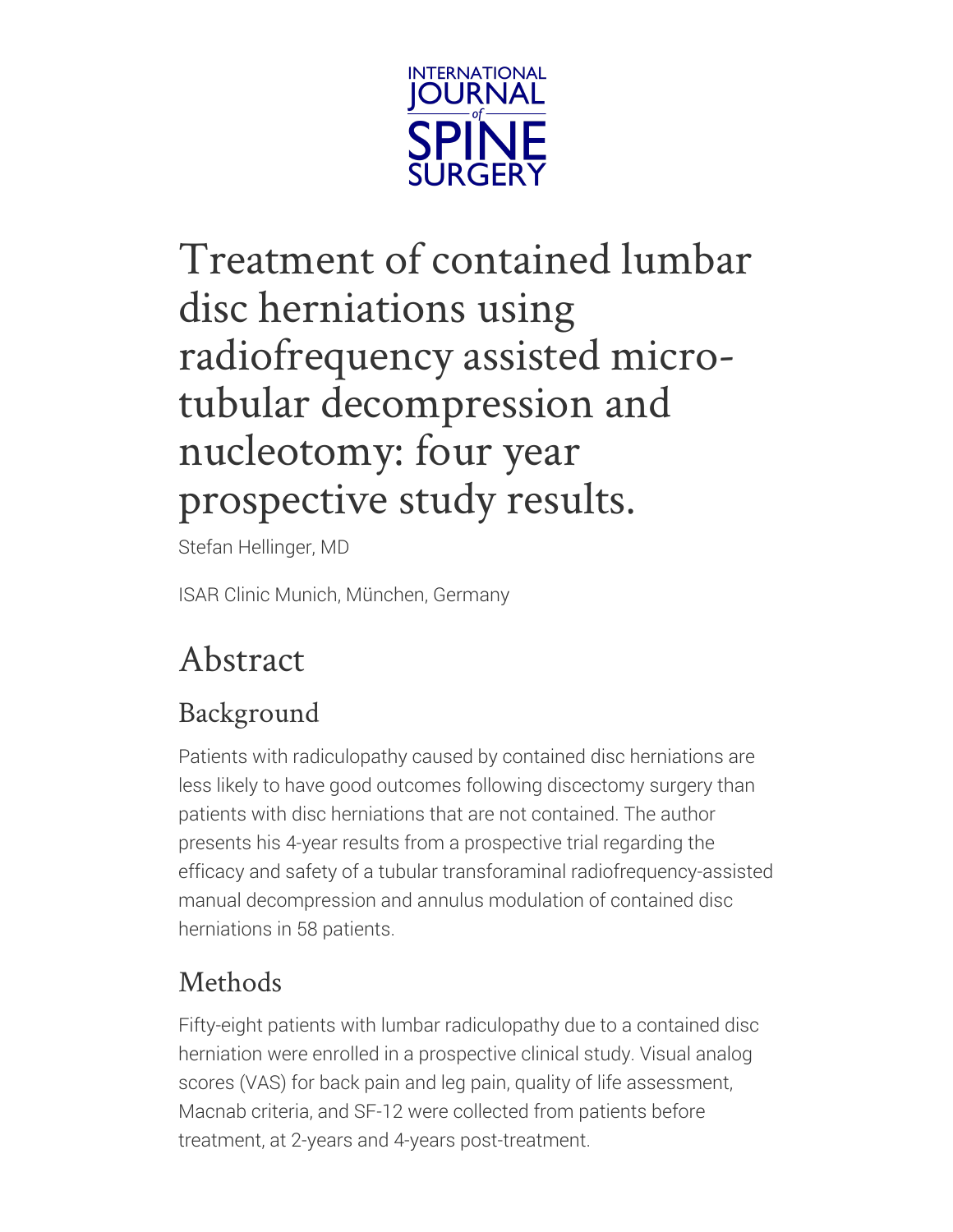#### Results

At 4 years, results were obtained from 47 (81%) of patients. Compared to mean pre-treatment assessments, mean 4-year VAS for back pain improved from 8.6 to 2.3 points, and mean VAS for leg pain improved from 7.8 to 2.3. Eighty-three percent of respondents reported that they were "satisfied" or "very satisifed" with their quality of life at 4-years as per SF-12. At 4 years, recurrence was noted in 3 (6.4%) of respondents and no complications were reported.

### Conclusions

keywords:

The 2-year and 4-year study results are nearly identical, suggesting durable benefit out to 4 years. These results also suggest that in carefully selected patients with sustained contained disc herniations who have failed conservative treatments, manual decompression combined with radiofrequency-assisted decompression and annulus modulation are very likely to have good outcomes 4 years posttreatment.

> Volume 8 Article 24 - Endoscopic & [Percutaneous](/Tags/Volume-8-Article-24-Endoscopic-Percutaneous-Special-Issue) Special Issue

[discectomy](/Tags/discectomy) [nucleotomy](/Tags/nucleotomy) [contained](/Tags/contained-disc) disc disc [decompression](/Tags/disc-decompression) [back](/Tags/back-pain) pain [degenerative](/Tags/degenerative-disc-disease) disc disease [microdiscectomy](/Tags/microdiscectomy)

doi: 10.14444/1024

# Introduction

Disc abnormalities causing low back and/or leg pain (lumbar radiculopathy) are associated with enormous costs to society because they are extremely common and potentially debilitating. Approximately eighty percent of the population of industrial societies will be affected during their lifetime.<sup>1</sup> Over the last several years, the surgical treatment of lumbar disc abnormalities has dramatically increased worldwide, with wide variation among regions attributed to (among other factors) differences in reimbursement, technology, and culture.<sup>2,3</sup>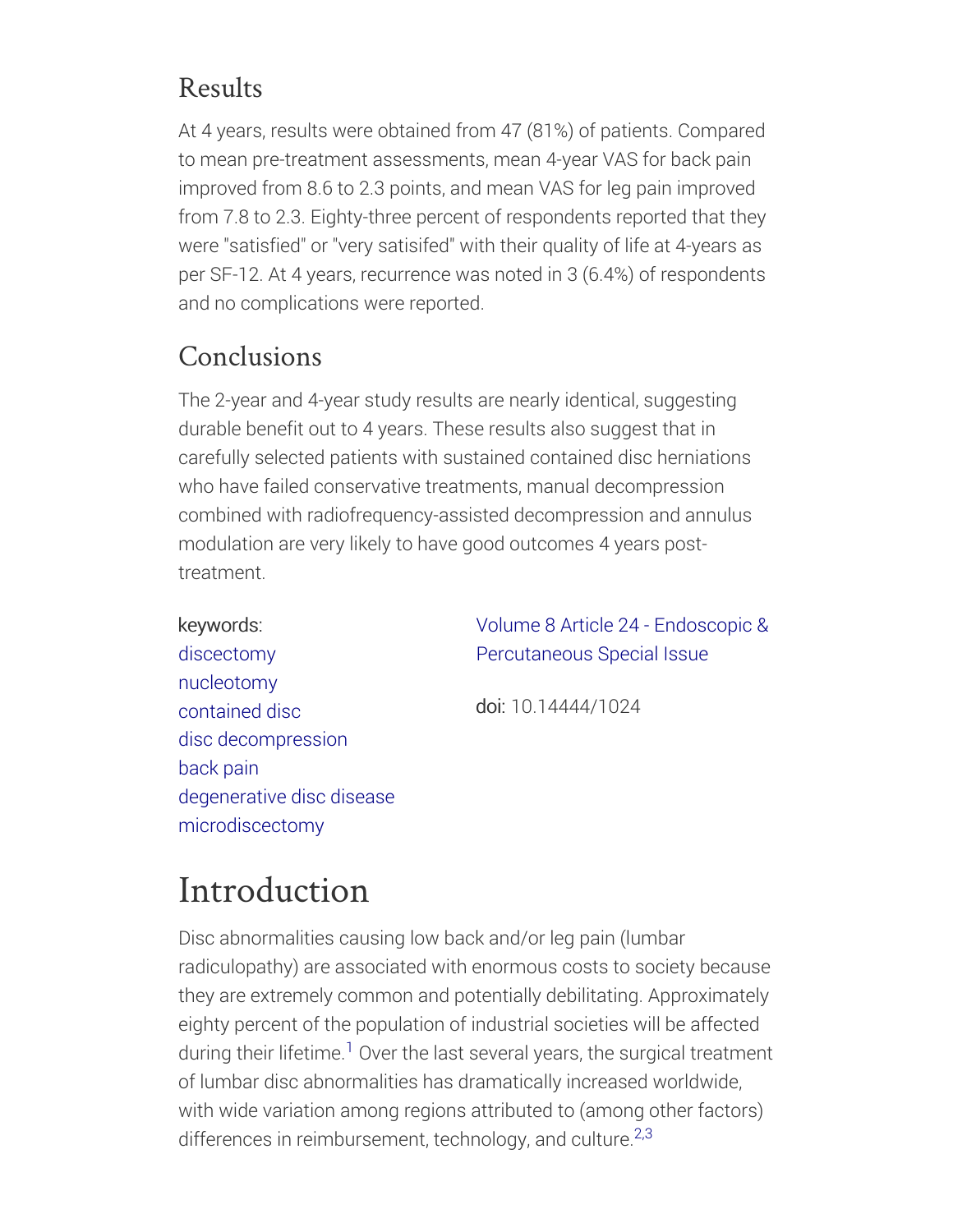The increasing number of spinal surgeries is related to several factors including aging populations and more sensitive diagnostic tools. $^{\rm 4}$ 

Common spinal disorders of back and leg pain, are due to degeneration of lumbar vertebral discs. Painful abnormality of discs is usually caused by herniation of the nucleus pulposus due to inflammation and/or compression of nerves. Fortunately, sixty to eighty percent of patients with acute painful disc herniations get better within six to twelve weeks without treatment. $^{5,6}$  Among those who do not improve, conservative treatments often succeed in getting most patients back to work or other related activities.<sup>7,8,9</sup>

Contained disc herniations are thought to cause leg and/or back pain when the nerve roots become irritated by nucleus material within the posterior annulus. Beside anatomical and patholgical studies this has been demonstrated with endoscopic visualization by T. Yeung.<sup>10</sup> Disc herniations cause back and/or leg pain when a spinal nerve root becomes inflamed and/or compressed as it passes adjacent to the herniated disc. Clinical findings linked to disc herniations have significant symptoms due to different patho etiologies. The etiologies of disc pain, versus radicular pain, versus pseudo-radicular pain are not clearly understood. 11,12,13,14,15

In recent years, minimal invasive techniques have emerged to treat patients diagnosed with disc herniations that cause both back and/or leg pain. They are intended to relieve pain or improve a neurological deficit causing functional limitations. The concept is to reduce tissue damage, scar tissue formation, and nerve root irritation while achieving good clinical outcomes when compared to conventional surgery. The goal of all these techniques is to close the gap between failed conservative treatment and open surgery, especially for contained herniated discs. 16,17,18,19,20,21,22,23,24,25,26,27

Every technique should be evaluated and compared to the results of the existing standards and should focus on causing less trauma, less scarring in the epidural space which may become clinically symptomatic. 28,29,30,31

The treatment studied and under review is a microtubular discectomy system indicated to treat patients suffering from: intractable back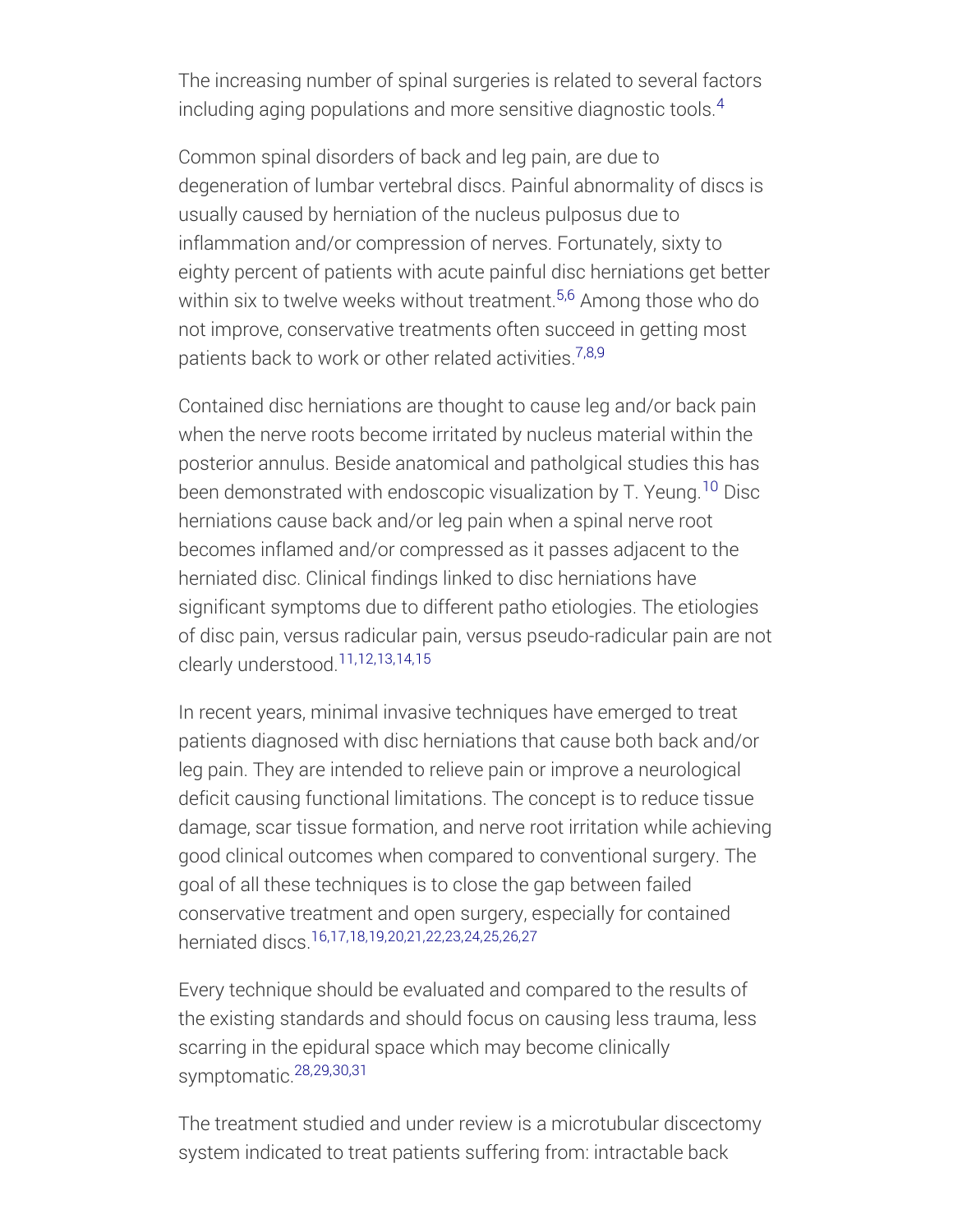and/or leg pain, numbness, and/or cramping in the legs; secondary to a diagnosis of a symptomatic disc herniation with integrity of the posterior ligament while not responding to conservative treatment.

This procedure combines multiple treatment options that include manual discectomy augmented by radiofrequency-assisted nucleus ablation, annulus modulation and irrigation of the disc.

The purpose of this study is to investigate the long term outcomes of this microtubular procedure compared to published long term results of standard discectomy techniques. Similar outcomes from surgery for contained hernias are still not universally achieved due to their challenging nature. 32

With this technique the hope was to show outcomes that were at a minimum equivalent to open surgery for cases of contained hernias, while causing less trauma to the patient.

## Materials and Methods

All surgeries were performed by one surgeon between 2006 and 2008. 58 patients were enrolled in this prospective cohort outcome evaluation study. The study was discussed and approved by an internal commission from the hospital to check GCP practise. The average age of the 47 participating patients at the time of the index procedure was 43 years; range 24-67 years. 15 (32%) were female, 32 (68%) were male. Sixty-nine levels were treated during the index procedure. The number of procedures per level are as follows: L1-2 (n=1), L2-3 (n=1) L3-4 (n=5), L4-5 (n=31), L5-S1 (n=31).

### Inclusion criteria

Inclusion criteria included concordant symptoms (leg, buttock, or groin pain with a VAS >5, numbness and/or cramping, with or without back pain) caused by a contained protruded lumbar disc (with an intact annulus fibrosis) or sometimes bulging black disc confirmed by imaging studies (MRI and/or CT). The precondition for a contained hernia was defined as: slipped nucleus material was within an intact outer annulus or a capsule composed of the outer annulus and the posterior longitudinal ligament, independent from the size of the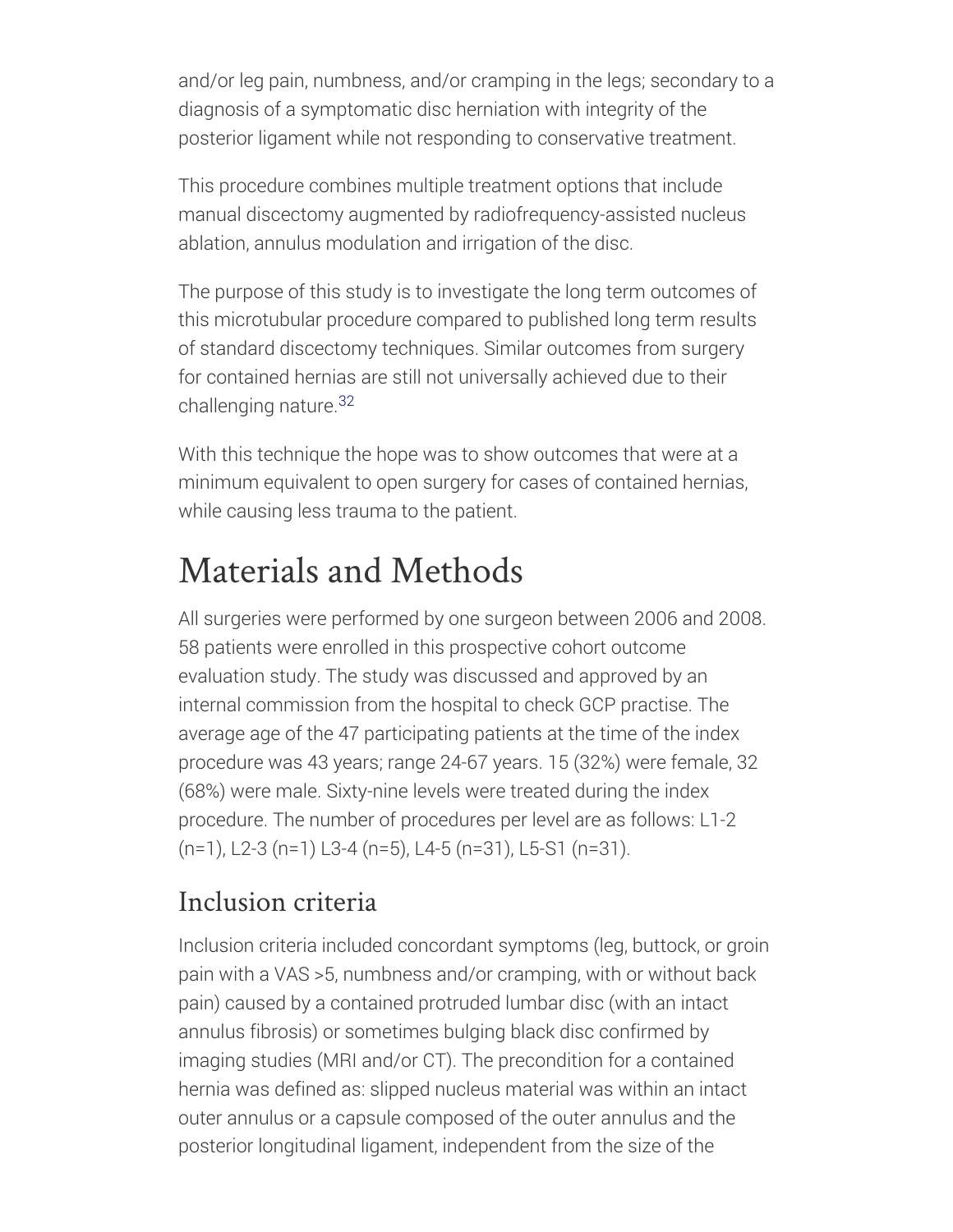protrusion but not in direct contact with epidural tissue shown in the images. Further in most cases a discography was performed prior to the surgery to exclude cases with epidural leakage of contrast, though a discography in of itself was determined not to be necessary in order to be part of the study and not used to confirm the source of the pain. The important point was that annular integrity was shown.

All patients signed an informed consent. Patients aged 18 to 68 years old were enrolled. 58 patients who met the inclusion criteria were treated with the same technique by a single surgeon (author) at one institution over the course of 18 months. These patients were followed out to two years and four years after the index procedure.<sup>33</sup>

Although no minimum duration of symptoms was established as a criterion for inclusion, in each case, the treating surgeon determined that not only were the symptoms of sufficient duration to warrant surgical intervention (usually, at least six weeks) but that the patients had also demonstrated failure to respond to conservative treatments (including but not limited to documented treatment by a licensed physical therapist experienced in treating disc herniations, and a minimum of at least two trials of epidural steroid injections).

#### Exclusion criteria

Exclusion criteria included patients who exhibited any of the following: progressive neurological deficits, sequestrations of HNP, severe stenosis, fracture, tumor, severe disc degeneration, disc collapse > 50%, clinical evidence of cauda equina syndrome, and fixed motor deficit. Patients with segmental instability shown by advanced osteochondrosis or spondylosis (Modic signs II or more) or listhesis were not considered [\(Table](#page-0-0) 1).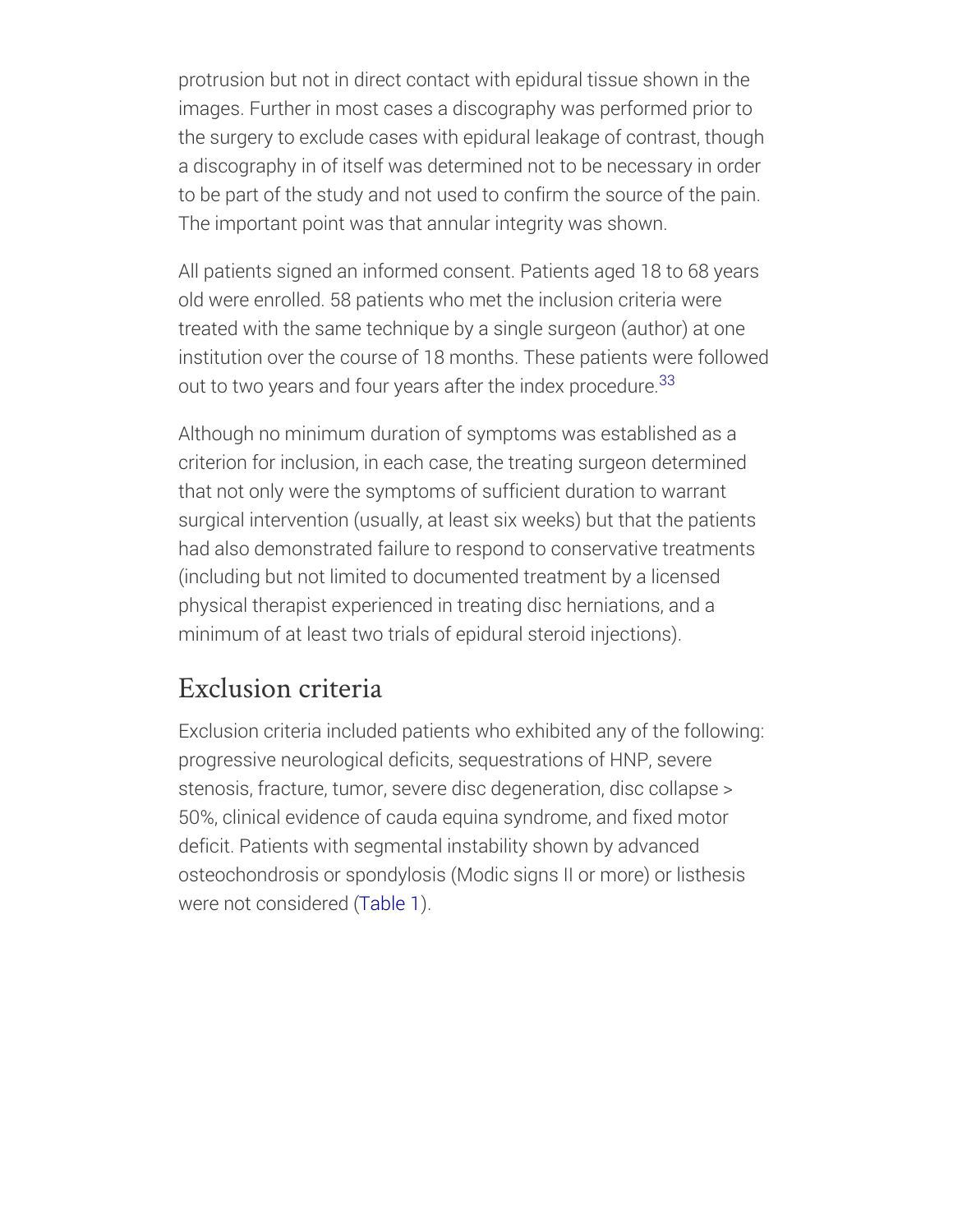#### Table 1.

| <b>INCLUSION CRITERIA</b>                                                                           | <b><i>EXCLUSION CRITERIA</i></b>                                       |  |
|-----------------------------------------------------------------------------------------------------|------------------------------------------------------------------------|--|
| concordant clinical signs to CT; MRI positive SLRT,<br>axial pain, coughing, sensory signs          | progressive neurological deficits                                      |  |
| VAS >5 leg and back pain                                                                            | extruded, sequestrated herniation<br>(MRI-direct neural decompression) |  |
| symptomatic contained disc herniation                                                               | severe stenosis                                                        |  |
| discogenic back pain                                                                                | severe degeneative disc disease with<br>end stage collapse > 50%       |  |
| herniation by posterior ligament not greater than<br>1/3 the sagital diameter of the spinal channel | activated osteochondritis, fracture,<br>tumor, discitis                |  |
| 6 weeks failed conservative treatment                                                               | cauda equina syndrom                                                   |  |
| no leakage of contrast/dye into the spinal channel<br>during discography                            | fixed motor deficit                                                    |  |
| slight neurological deficits                                                                        | oversegmental instability -<br>spondylolisthesis                       |  |

The patients were evaluated pre-surgery, post-surgery, at 1 and 6 weeks by the surgeon to control surgery related complications as well as at 3, 12 and 24 months by questionnaire.

Out of the total population from an earlier investigation at 2 years, all of the patients who were fluent in German (N=58) were enrolled in this > 4 year prospective cohort outcome evaluation study by an independent research organization.

Questionnaires sent to these patients were based upon the current life situation of the patients regarding the past 4 weeks prior to the followup after 4 years postoperative and evaluated the following parameters: (a) individual analysis of complications (b) recurrence (c) back and leg pain according to a 0 (no pain) to 10 point (unbearable pain) VAS scale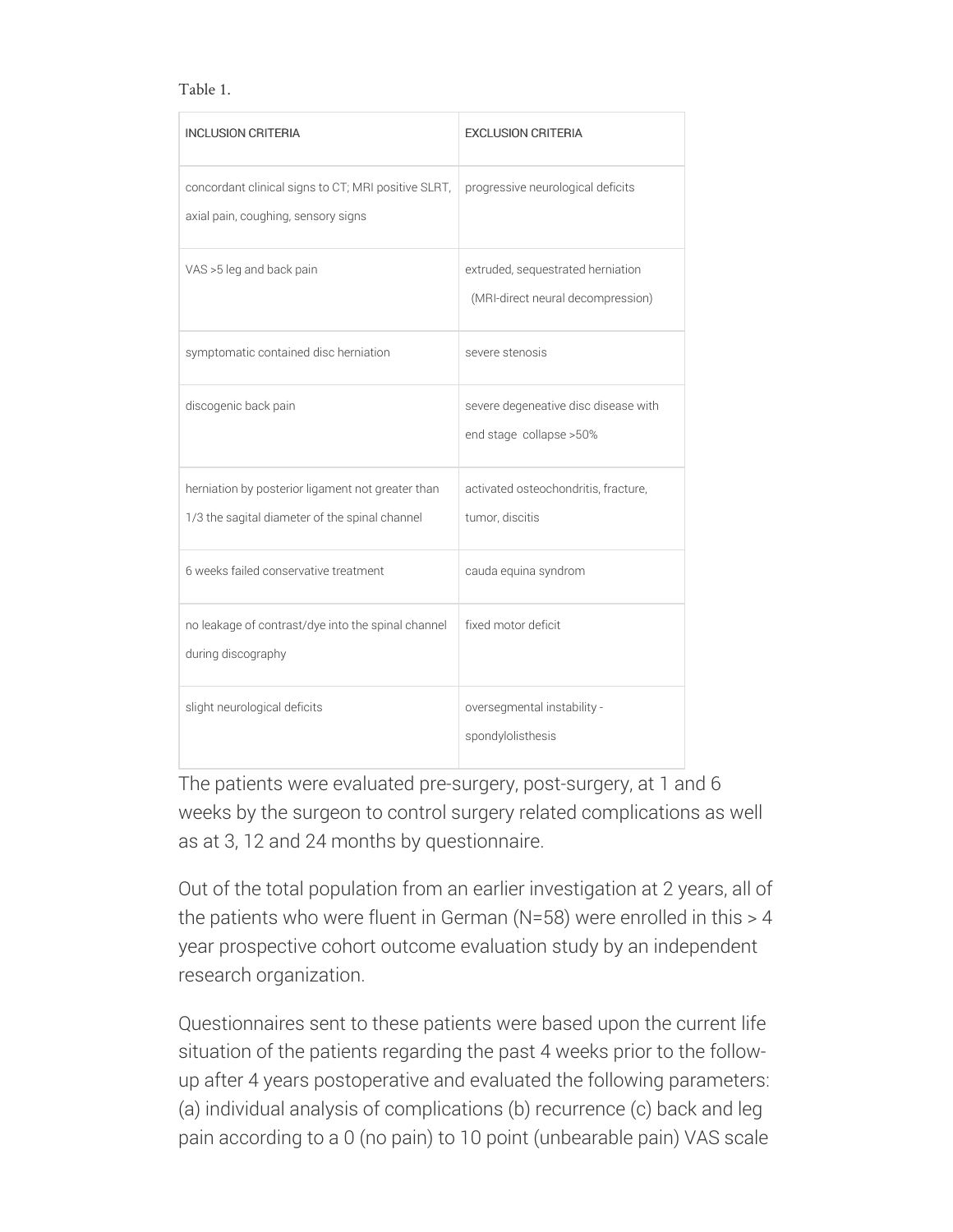(d) subjective patient satisfaction; grading the results of the operation as: excellent, good, fair or unsatisfied (e) subjective grading of sensibility disturbance: Lower Extremity Paresthesias (f) subjective grading of leg strength: Lower Extremity Strenght (g) bodily capacity according to Macnab : Lifetime Satisfaction, (h) SF-12.

### Surgical Technique

Procedures were performed via posterolateral approach, using 1% lidocaine at the entry point, 0.5% Mecaine (Marcaine) near the facet (patients were positioned either prone or in lateral decubitus position— symptomatic side up). Fluoroscopic imaging was used to measure and mark an entry point on the skin so that the posterolateral annulus fibrosis at the affected level could be targeted via a transforaminal trajectory. Sterile preparation and draping of the skin incorporated the entry site, and this area was infiltrated with local anesthetic. A 16G x 8 inch needle is passed under sequential fluoroscopic guidance into the annulus fibrosis. The general target is to place the tip of the needle at the inner pedicle line in A/P fluoroscopic imaging, while at the same time be in the posterior 1/3 of the disc in Lateral fluoroscopic imaging. The stylet is removed and a flexible, blunt guide wire is passed through the needle and beyond the needle tip into the nucleus pulposus. The needle is removed leaving the guide wire in place. Once this step is completed, a dilator is passed over the guide wire and a microtubular system is advanced over the dilator on the outer annulus. With the microtubular system in a fixed position against the annulus, the dilator is removed and a trephine is used to perform an annulotomy over the slipped nucleus. All of these steps were performed with fluoroscopic imaging in awake patients to provide feedback to the surgeon. Patients were instructed to notify the surgical team if they experienced any pain or paresthesia during the procedure. In order to avoid nerve root irritation, patients were frequently questioned during the procedure about any sign that might be interpreted as an indication of pain.

The cannula can be fixed using a depth stop and an initial decompression of approximately one cubic centimeter of intradiscal nucleus material is performed using a pituitary grasping forceps. This is followed by inserting the Trigger-Flex Bipolar System device to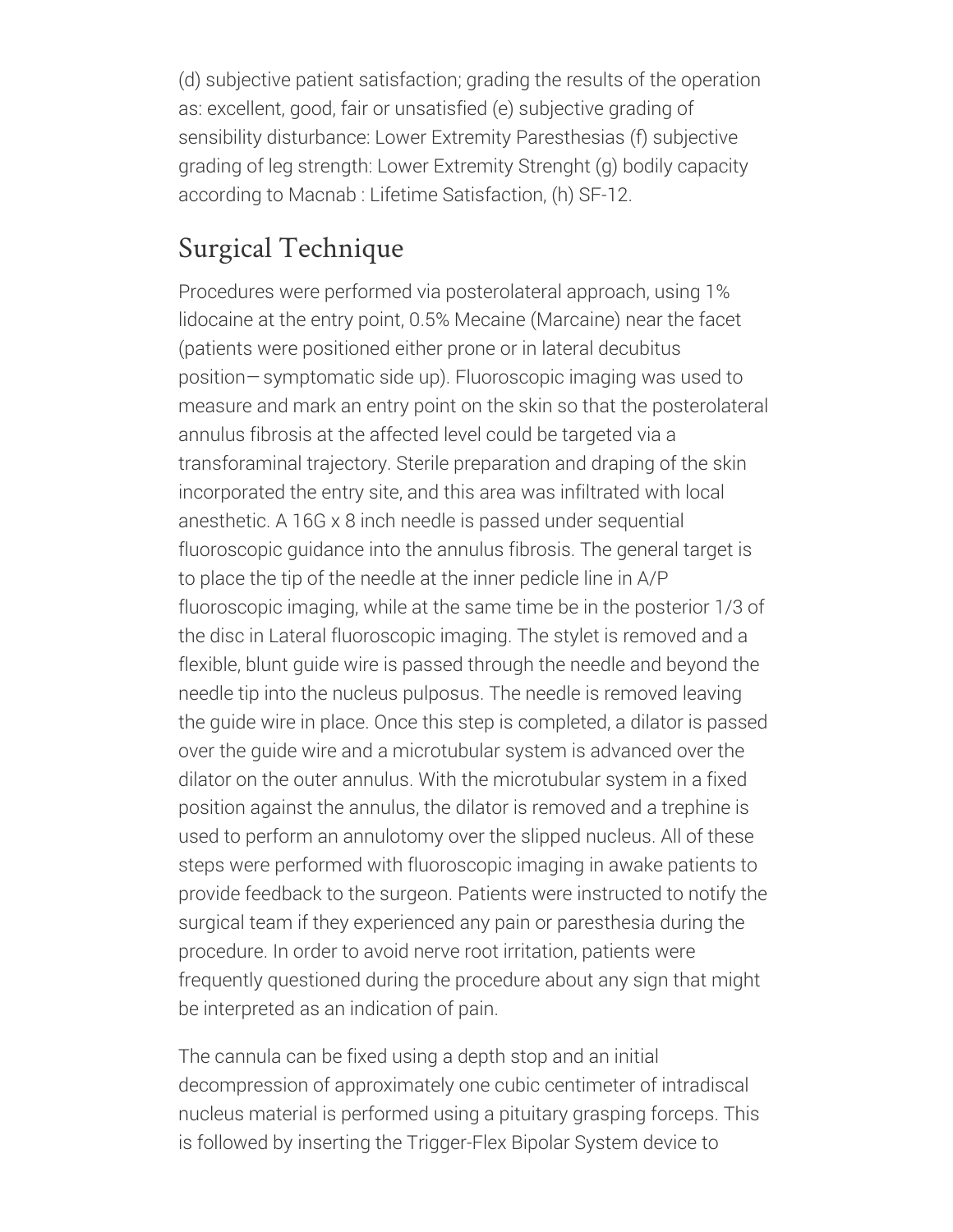ablate the nucleus using high-frequency-low temperature radio energy. This special waveform produces controlled localized heat that ablates the nucleus material and further helps free up herniated disc material that can be removed with the pituitary grasping forceps.



Fig. 1. Fluroscopic Picture

Saline is applied during the nucleus ablation to irrigate the system. The cannula is then pulled back into the outer annulus in order to shrink and stabilize the annulus with the Trigger-Flex using a special Bipolar Hemo waveform. Subsequent extraction of nucleus material is performed with the grasping forceps if necessary.<sup>34</sup> Total delivery of energy to the nucleus and annulus should be limited to 6 applications of 6 seconds each, at a power setting of 25 on both Bipolar Turbo and Bipolar Hemo. It is important that the bipolar electrode does not touch the endplates during application.

For postsurgical care patients were given a de-lordotic brace for 4 to 6 weeks to reduce the posterior load in the disc during the healing, as well as stabilizing exercises after 2 weeks.

Primary endpoints of this survey were: subjective life improvement, Visual Analog Scale (VAS), SF-12 Health Survey, Macnab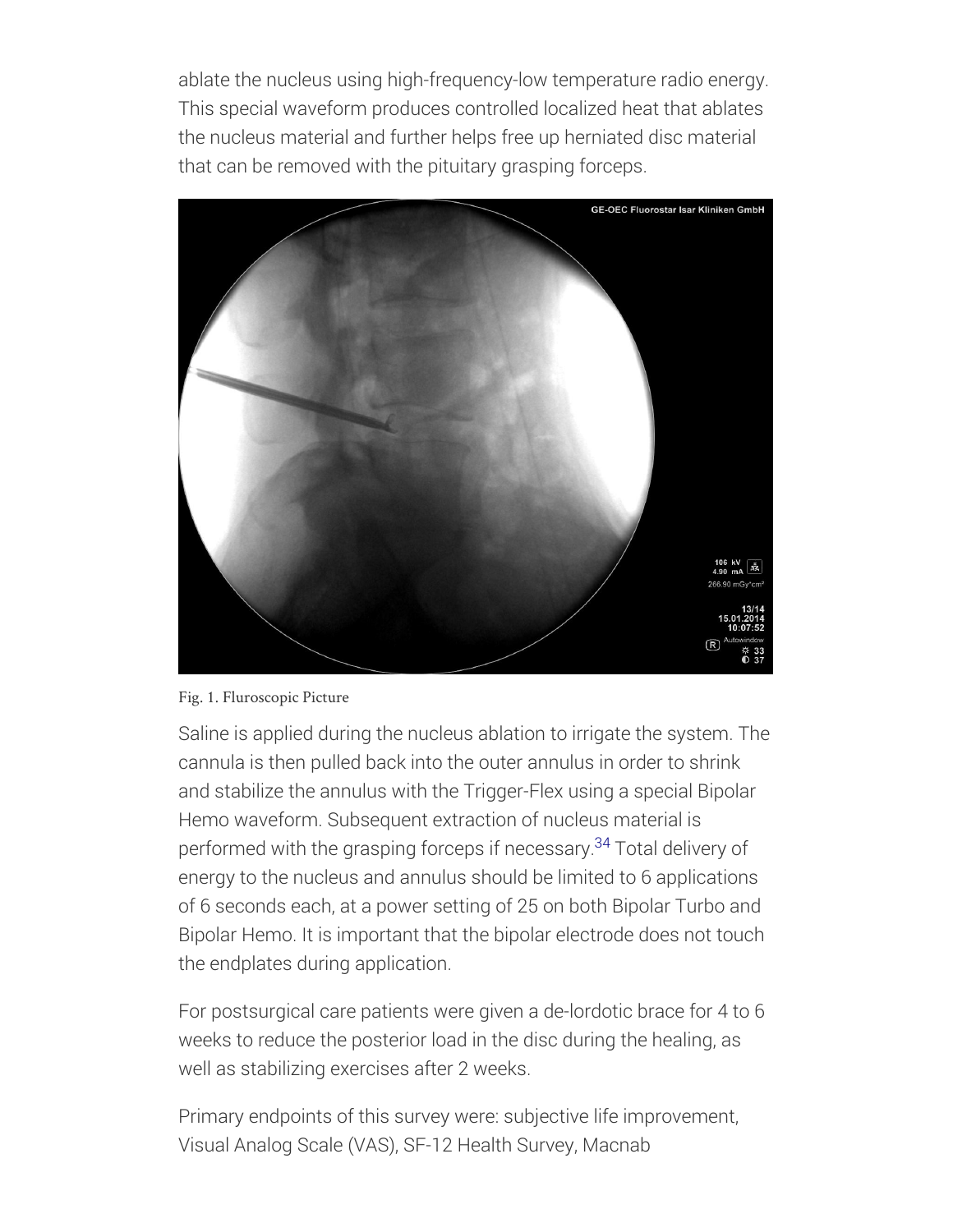questionnaire, recurrence rate all compared to the earlier evaluated findings.

The secondary endpoints were operative complications.

### Statistical Methods

Though we acknowledge that due to the small sample size statistical significance cannot be adequately determined, we nonetheless felt that by doing a statistical analysis we would obtain a baseline against which we can compare later data.

Explorative statistical data analyses was performed using Microsoft Access (Microsoft, Corp.,Redmond, WA) and SPSS software (version 16.0;SPSS Inc. Chicago, IL).

SPSS descriptive statistical analysis showed no normally distributed population p<0,05 for both VAS leg and back pain (metric scale). The results obtained were analysed using:

a) Wilcoxon test was used for statistical analysis -> dependent sample -> not normally distributed.

b) Kolmogorov-Smirnov test for dependent sample was used, with significance acceptance at p< 0.001

The author was not involved in the collecting or evaluation of this data.

## Results

Of the 58 patients initially enrolled in this prospective outcome study clinical results from 47 patients (81%) were available for review at 4 years. 9 patients could not be located, 1 patient died after 3 years for reasons unrelated to surgery.

Complications: As in the previous evaluations at 6 months and 2 years, no complications were reported.

Early Recurrence: Three patients (6,4%) required additional microsurgical treatment less than six months after the index procedure. The timing of the onset of recurrent symptoms: 4 weeks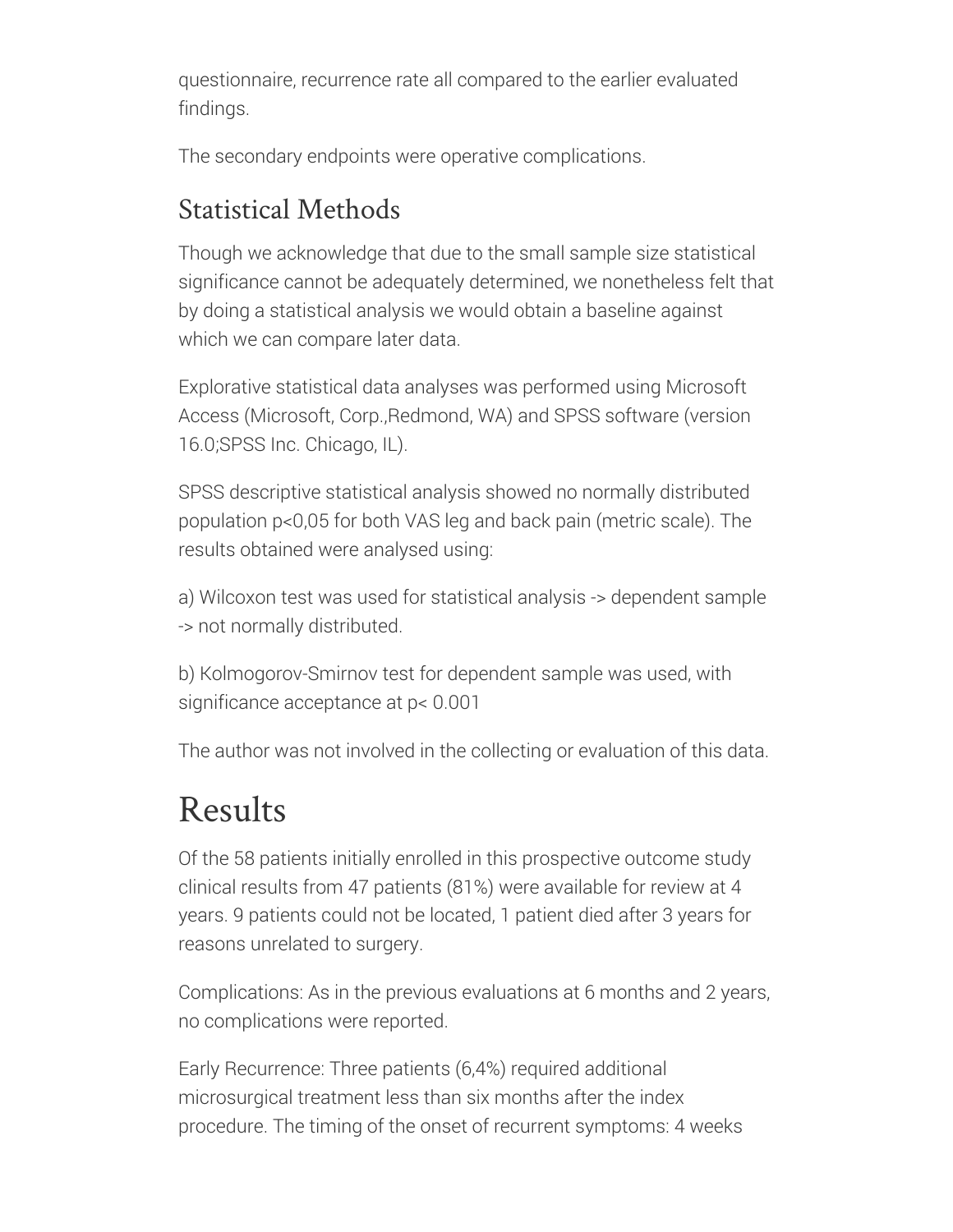$(n=1)$ ; 6 weeks  $(n=1)$ ; and eleven weeks  $(n=1)$ . Results in these three patients after the second procedure were deemed to be "very good".

Late Recurrence: Three patients (6.4% of respondents) reported symptoms that required additional surgical treatment more than six months after the index procedure. The first of these three patients initially refused open fusion surgery and chose instead to try radiofrequency intradiscal decompression treatment for intractable back pain and so was enrolled in this study. Twelve months after the index procedure, this patient was treated with a two-level instrumented posterolateral fusion at L3-4 and L4-5 for continued axial back pain. The index procedure in the second patient included treatment at twolevels (L3-4 and L4-5). At 15 months after the index procedure, the patient experienced new symptoms and imaging confirmed reherniation of the in L4-5 disc on the same side as the index procedure. This patient was treated with endoscopic discectomy and was deemed to have a "good" result from the second procedure. The third patient showed a recurrent extruded disc herniation 24 month after the index procedure and underwent microdiscectomy without a significant change in his symptoms.

In 87% of the patients an open surgery was therefore successfully avoided.

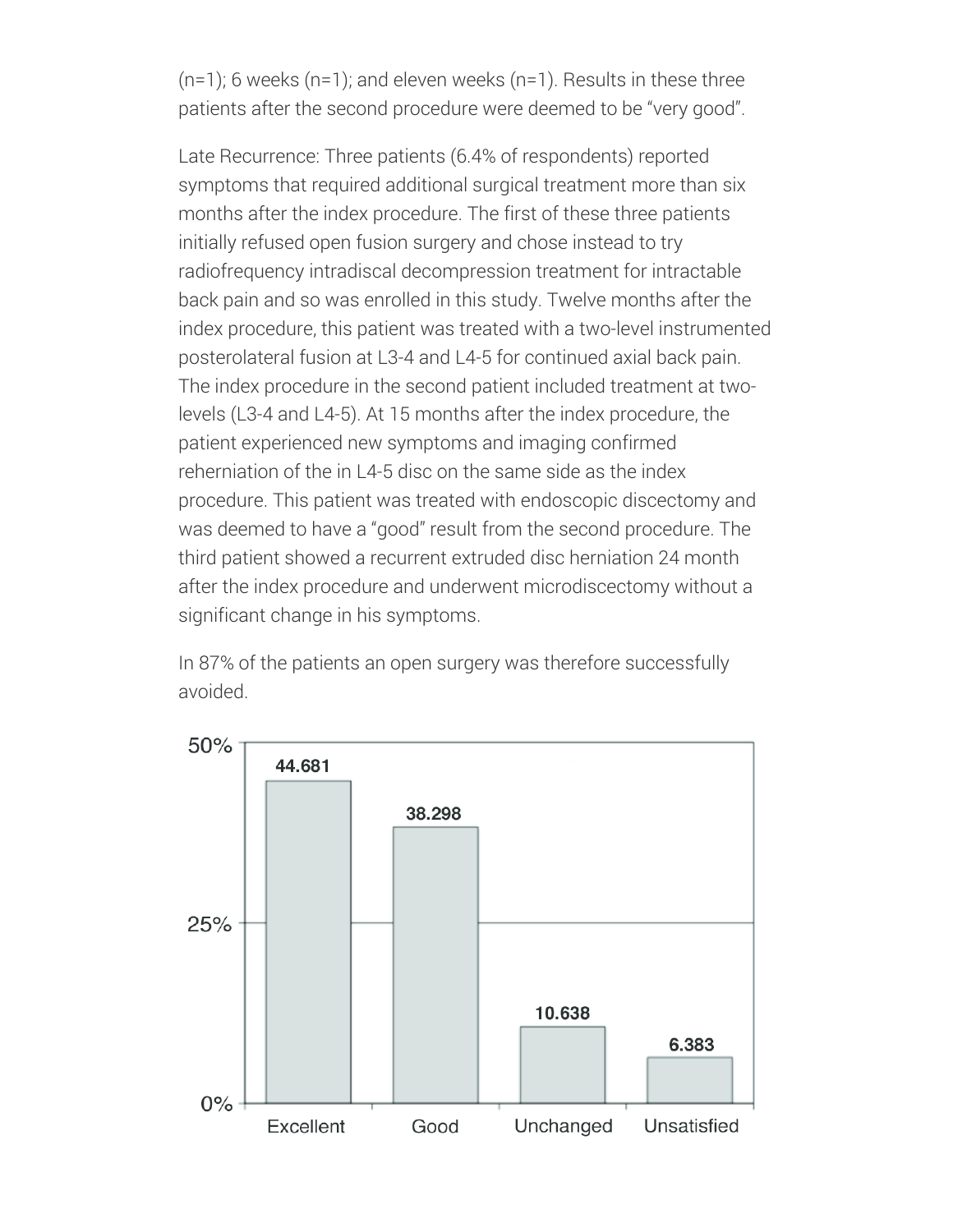#### Fig. 2. Subjective patient satisfaction

VAS Back Pain: In 47 patients, mean VAS scores improved from a pretreatment (baseline) of 8.6 (s.d.  $\pm$ 1.26) to 2.3 (s.d.  $\pm$  2.32) four-years after the index procedure (P>0.0001) using Kolmogorov Smirnov test for dependent sample. Forty-six patients reported decreased VAS back pain scores; one patient reported increased VAS back pain score: pretreatment score 7 increased to 8 after four years.

VAS Leg Pain: 43 patients reported leg pain before the index procedure. The mean VAS leg pain score decreased from 7.8 (s.d.  $\pm$  1.86) to 2.3  $(s.d. \pm 2.77)$  at four-years after the index procedure (P>0.0001) using Kolmogorov Smirnov test for dependent sample. 42 patients reported decreased VAS leg pain scores; one patient in the recurrence group reported increased VAS leg pain score: pretreatment score 7 increased to 8 after four years.





Patient Satisfaction: 47 patients reported their satisfaction with the index procedure after four years according to one of four categories: very satisfied (n=21 or 45% of respondents), satisfied (n=18 or 38%),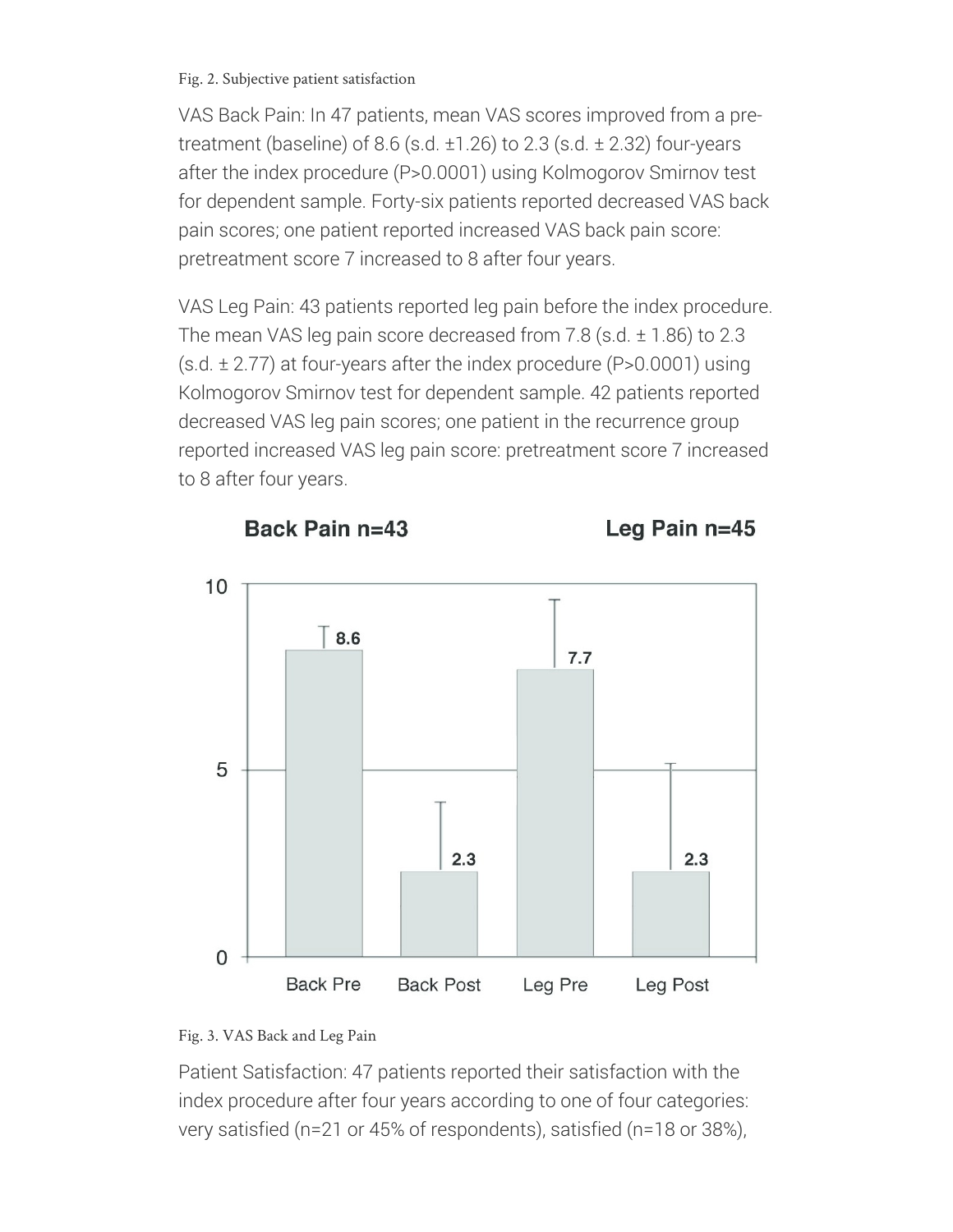neutral (n=5 or 11%), or unsatisfied (n=3 or 6%). Among three unsatisfied patients, two provided explanations for their disappointment: one experienced no relief of back pain after the index procedure and went on to be treated (unsuccessfully) with a two-level posterolateral instrumented fusion by a different surgeon. Another patient experienced a recurrent disc herniation (late reherniation) requiring microdiscectomy.

Lower Extremity Paresthesia: 40 patients reported lower extremity paresthesia before the index procedure. Patients reported lower extremity paresthesia four years after the index procedure according to one of four categories: fully recovered (n=25 or 63% of respondents), improved (n=9 or 23%), unchanged (n=5 or 13%), or worse (n=1 or 3%).

Lower Extremity Strength: 38 patients reported subjective lower extremity weakness before the index procedure. Patients reported lower extremity weakness four years after the index procedure according to one of four categories: fully recovered (n=18 or 47% of respondents), improved (n=13 or 16%), unchanged (n=6 or 16%), or worse (n=1 or 3%).

Lifetime Satisfaction: live with this situation for the rest of your life N=47

The quality of life score showed that 83% were satisfied with their current quality of life.

i) body capacity according to Macnab N=47

In regards to SF-12, Macnab, patients also showed very steady and promising results.

16 patients reported an excellent result with a fully regained body capacity (34%), 19 patients reported a good result with minor restrictions (40.4%), 10 patients reported a fair result with restrictions in their body capacity (21.3%) and 2 patients reported poor results with no or insufficient improvement (4.3 %). According to the Macnab criteria a satisfactory result was also registered in 95.3 %.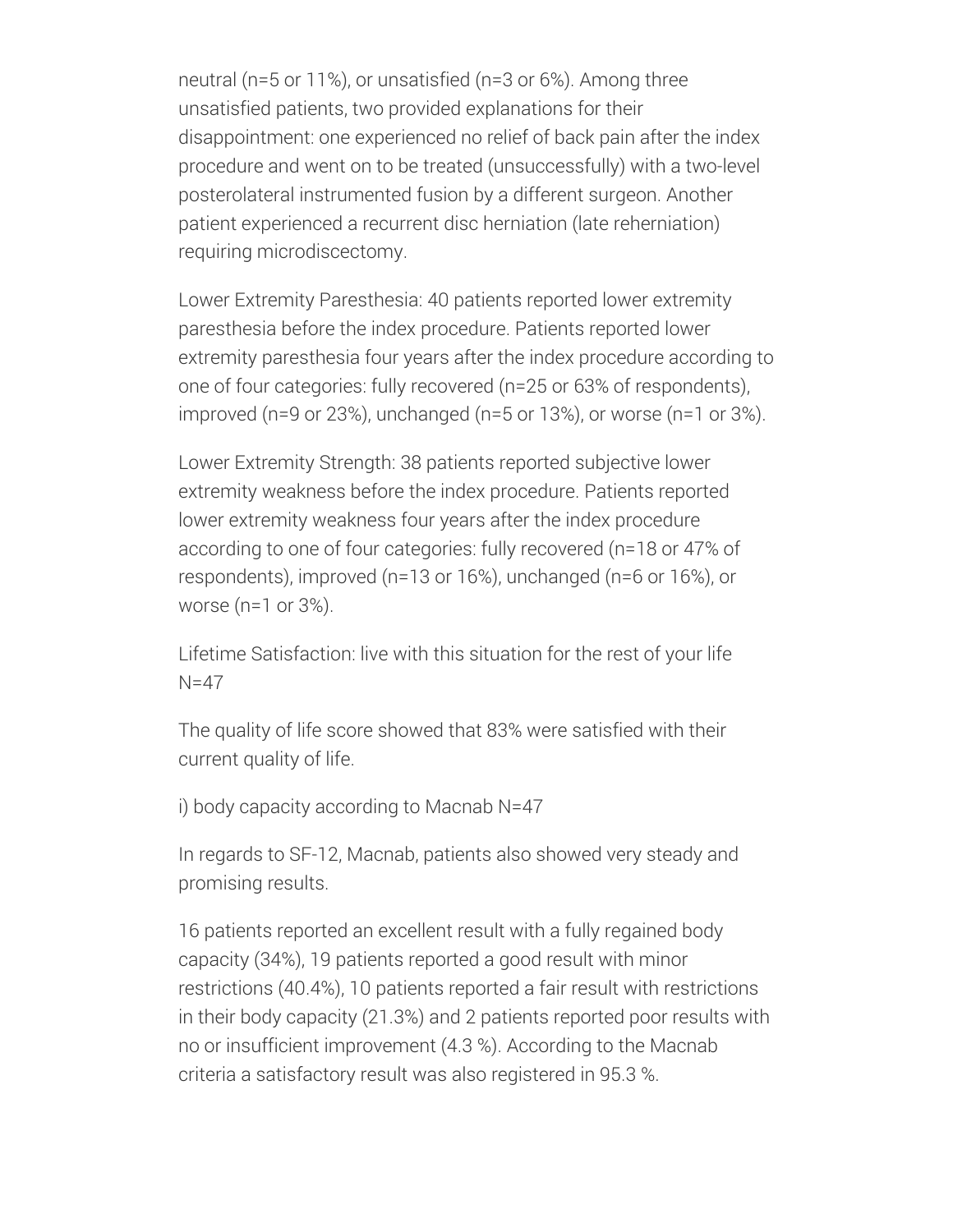

Fig. 4. Macnab at 4 yrs  $(N=47)$ 

### Discussion

A previous evaluation of a multicenter study with the device under investigation showed very promising results at 6 months.<sup>35</sup> A further investigation of patients from one site at two years confirmed these findings, showing no significant changes and a stable patient outcome.<sup>28</sup>

The device used in this study is designed as a microtubular discectomy system to treat patients suffering from spinal pain caused by a disc herniation. It is the author's belief that this procedure should be placed in the cascade of treatment options for disc diseases: after failed conservative treatment and before open surgery.

If patients do not respond to conservative treatment and the symptoms do not allow them to follow their normal daily life activities within a certain time, very often a more aggressive therapy is demanded and considered.

Currently, patients presenting radicular low back pain not responding to conservative treatment are most commonly treated by open or microsurgical discectomy. If further degenerative changes are present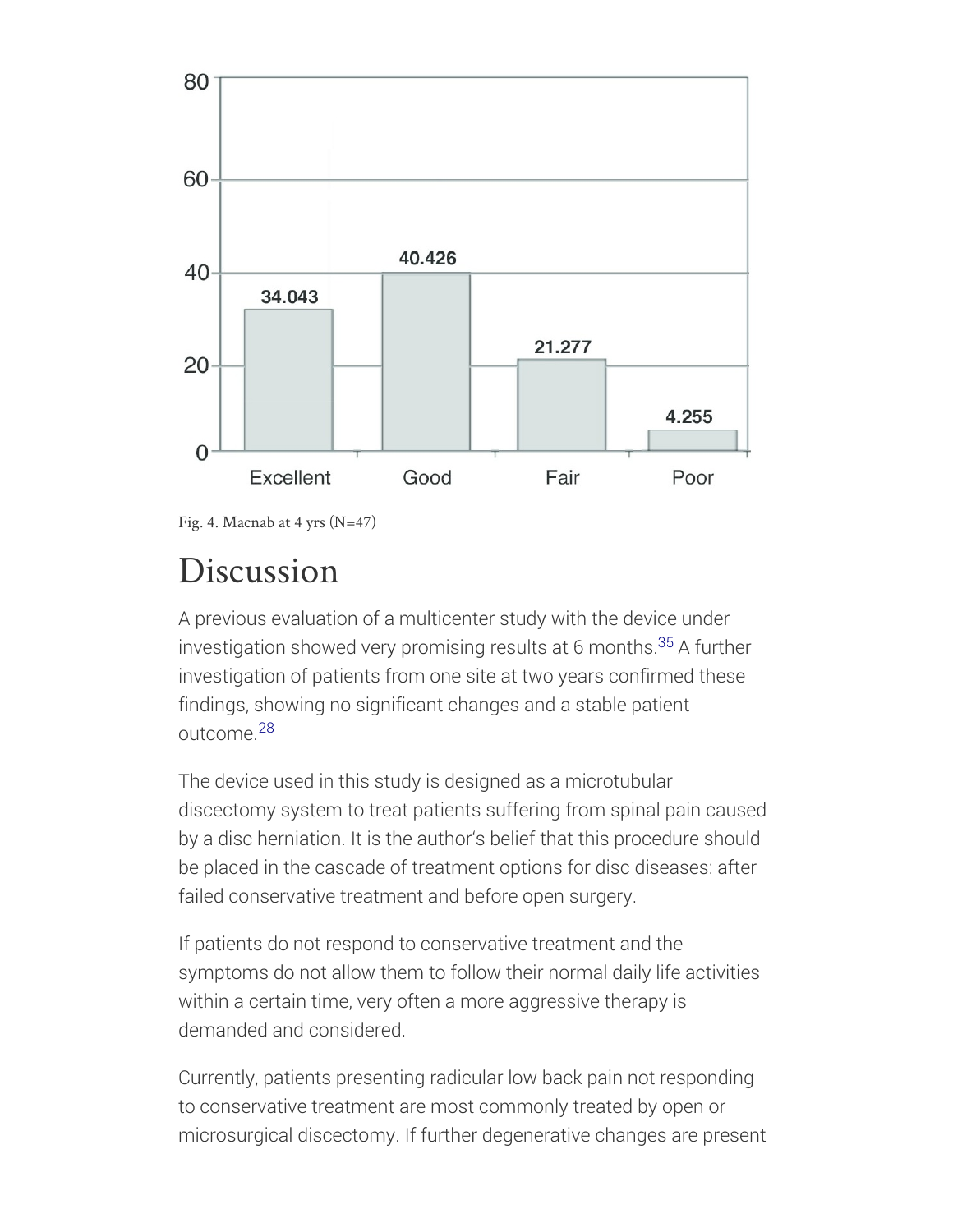maybe even a fusion surgery is required. As previously stated, there is a constant increase in the number of these surgeries in developed societies, which is associated with an increase of costs. Hout and Peul et al. evaluated the cost efficacy of early surgery to be an extremely expensive method from a health care economic perspective. 36

The complications after a standard microsurgery have been described up to 8% with haematoma 0.05%, incidential durotomy 3.3%, nerve injuries 4.5% , cauda equine syndroms 0.05% and epidural fibrosis. 37

In addition to clinical outcomes, consideration of trauma caused by an approach and potential complications are important factors for assessing the value of a surgical method. All studies on Disc-FX or similar procedures have shown that the risk of any kind of complication is clearly decreased compared to open techniques.

While open surgery seems to be an unsatisfactory and too invasive treatment for patients with contained hernias, a small lateral approach can be a promising alternative if conservative therapy fails or symptoms are ongoing for a long time in these cases.

Using the extensive experiences from minimal invasive procedures, such as the endoscopic procedures, especially the SED System by Tony Yeung with the experience of thermal annuloplasty, the Disc-FX System was developed in the hope of addressing the unsatisfactory clinical outcomes for contained herniations. The positive effects of high radiofrequency have been proven in endoscopic spine surgery as well in neurosurgical applications already. Additionally, the knowledge gained from single percutaneous applications like Nucleo- and annuloplasty was used.<sup>38,39,40</sup> As shown in the full endoscopic techniques, the combination of different steps improves the outcome.<sup>41</sup> Other authors have also demonstrated that a combination of different procedures can be helpful.<sup>42,43,44,45,46,47,48</sup>

The technical aspects and the basic surgical technique for this procedure have been very well investigated in several independent preclinical testings.<sup>33</sup> However to prove a technique to be equivalent to the accepted existing treatment options, outcome and the patient's satisfaction in a long period are important. Comparing the outcomes, reoperation and complication rates to the standard open surgery, the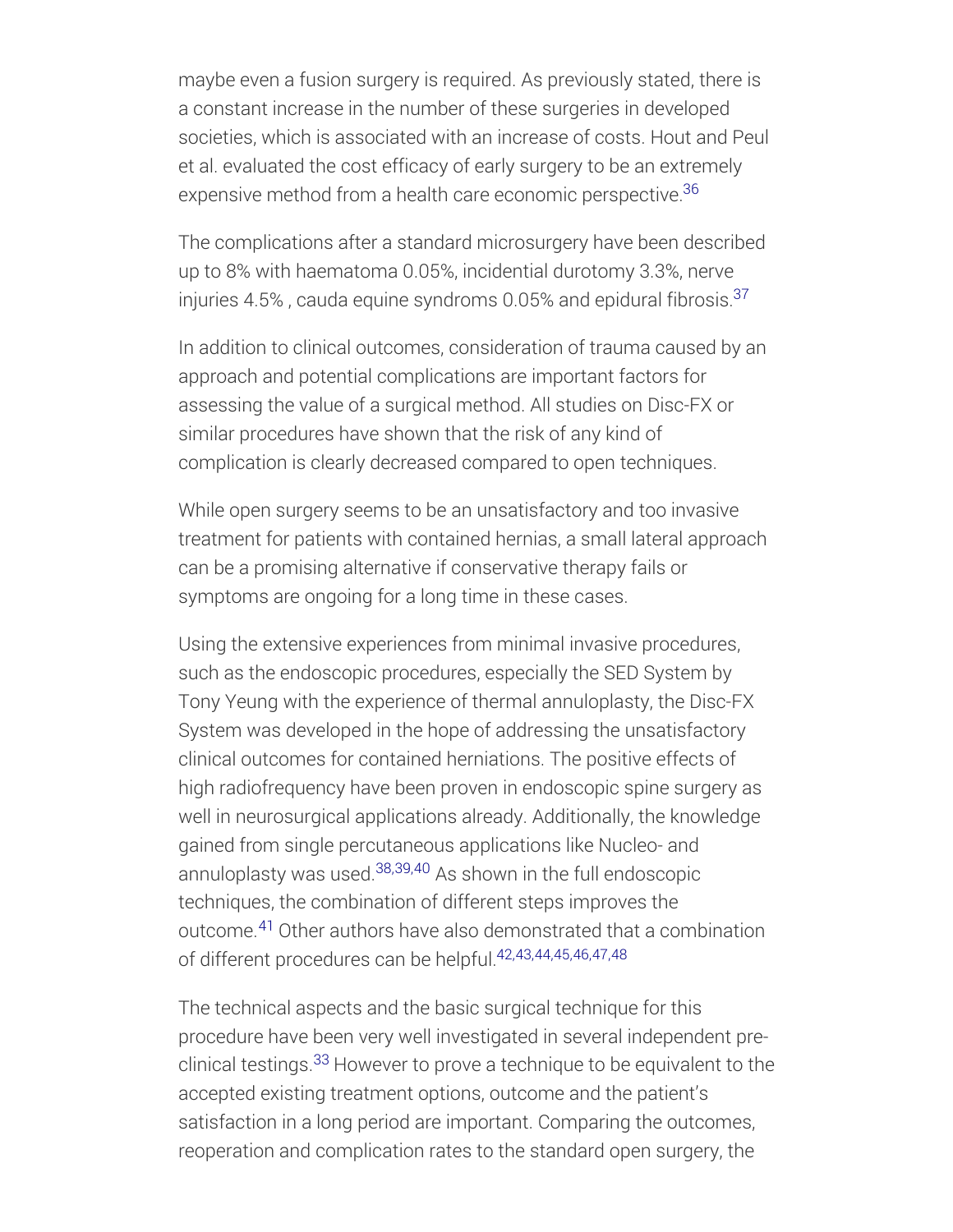existing study shows that the combination procedure causes less trauma, delivers significant pain relief and should be considered as an alternative treatment in the presence of contained hernias. 15,16,50

Compared to the published literature of results for open surgery in the presence of contained hernias, this technique seems to be more than equivalent. A direct comparison of this microtubular technique to open surgery for discal hernias has been published by Liao Xiang.<sup>51</sup> The paper quotes that at 12 months both groups showed comparable outcomes in VAS and ODI.

Looking at an overview of open as well as percutaneous studies, this technique demonstrates equal results to open techniques for contained hernias and superiority to percutaneous nonendoscopic needle based procedures regarding outcomes, complications and recurrence rates.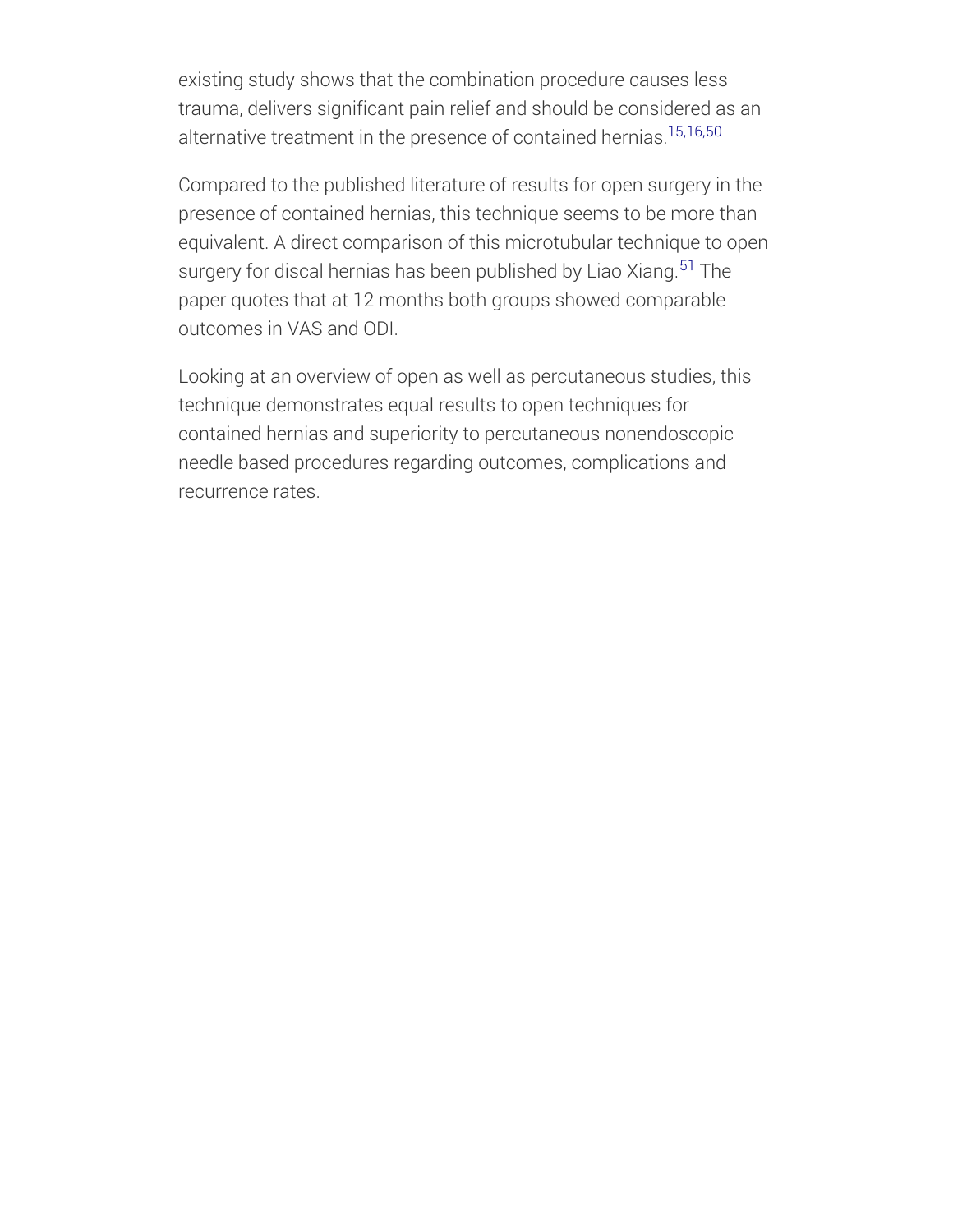#### Table 2

| Study (Reference)                                                         | Recurrence Rate                                     | Years                          | Outcome                                   | Type of surgery                           |
|---------------------------------------------------------------------------|-----------------------------------------------------|--------------------------------|-------------------------------------------|-------------------------------------------|
| Hellinger 2014 (32-33)                                                    | $6.3\%$ short < 3 Mo<br>6.3% long > 3M              | 4 yrs                          | 83.0%                                     | <b>DiscFX</b>                             |
| Hellinger, Feldmann 2010 (34)                                             | 4%                                                  | 6 Months<br>2 yrs              | 82.2%                                     | <b>DiscFX</b>                             |
| Jannson et al. 2004 (16)                                                  | 10%                                                 | 10 yrs                         | only reoperation                          | Microsurgery                              |
| Häkkinen et.al 2007 (48)                                                  | 11%                                                 | 5 yrs                          | only reoperation                          | Microsurgery                              |
| Ostermann et al. 2003 (49)                                                | 14%                                                 | 1987-<br>1998<br>$N = 35.309$  | only reoperation                          | Lumbar open<br>dorsal<br>Discectomy       |
| Carragee (31)                                                             | 15%                                                 | $2-6$ yrs                      | 24% for contained<br>hernias              | Open dorsal<br>Discectomy for<br>sciatica |
| Hoogland / Gibson / Iprenburg /<br>Ruetten / Tsou (17-19-22-23-24-<br>48) | 6.9 % (HO) $8\%$ (G)<br>13% (I) 6.3% (R) 15%<br>(T) | $2-4$ yrs                      | 75-89%                                    | <b>ENDOSCOPY</b>                          |
| Hoogland (24)                                                             | 1.6% Hoogland<br>Endo mit Chemo                     | 2yrs                           | Endo Group 85.4%<br>Endo + Chymo<br>93.3% | <b>ENDOSCOPY</b><br>with Chymo            |
| Manchikanti et al. 2009 (53)                                              |                                                     | 2 yrs                          | 56%                                       | Nucleoplasty                              |
| Choy, Tassi, Hellinger S.H. Lee<br>(52)                                   | 5%                                                  | up to 8<br>yrs                 | 70-89%                                    | Laserdiscus-<br>decompression             |
| Wardlaw (54)                                                              | 10%                                                 | $1/10-$<br>$13/24 -$<br>27 yrs | 95% / 72% / 63%                           | Chymopapaine                              |

Compared to the previous investigation at 2 years, this study shows no significant change in outcome at 4 years. Furthermore, 82% of the patients continued to have a significant improvement in leg pain. The improvement in low back pain as an expression of discogenic pain for 87% of the patients after 4 years was unexpected. It indicates that a less traumatizing approach to the lumbar spine combined with the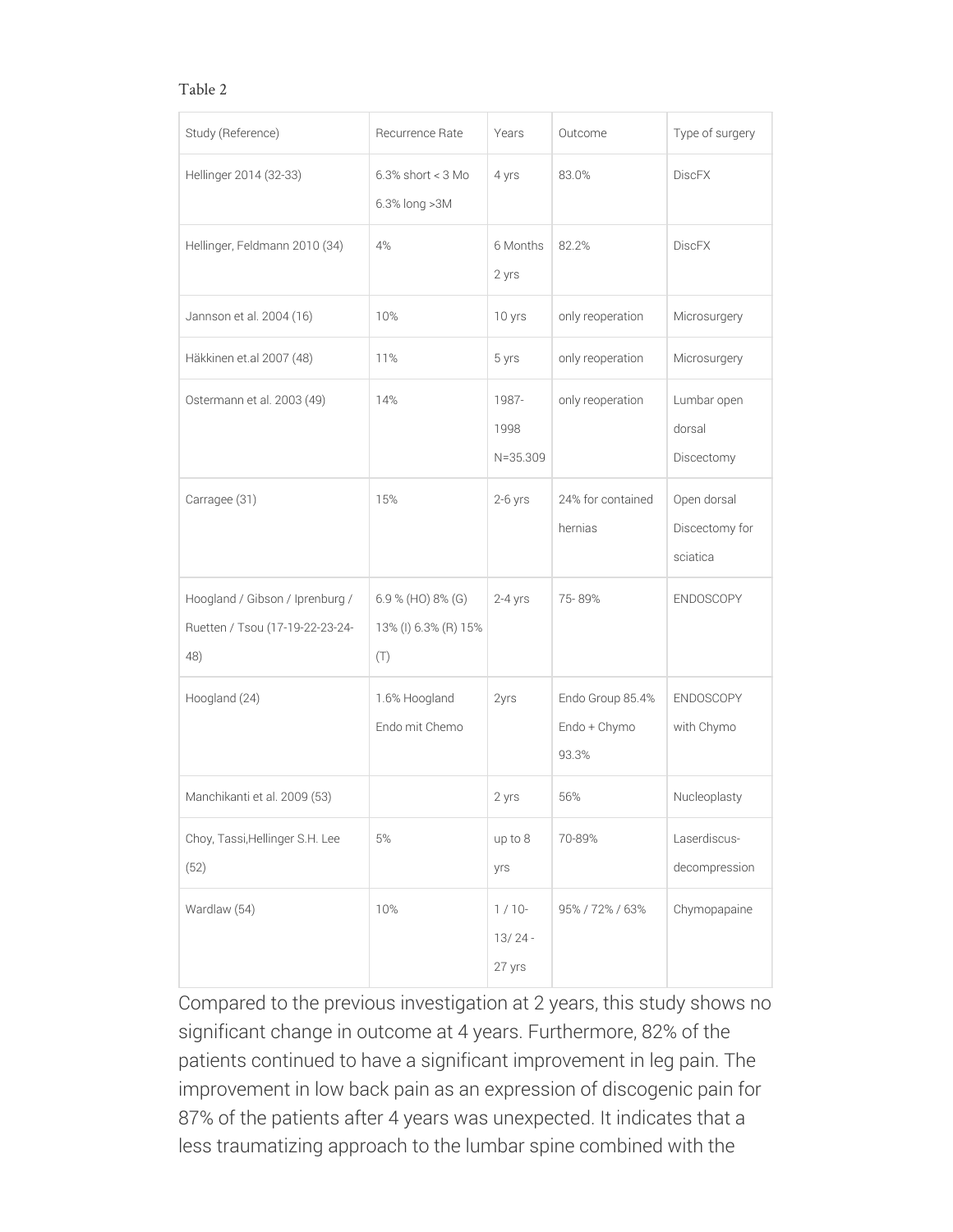proven effects of radiofrequency have a positive impact on this problem and can help to avoid open surgery or even a fusion.<sup>55</sup> Huang et al. have shown that the posterolateral minimal invasive approach has a lower systemic response in postsurgical metabolism. 56Additionally, the opportunity to do this procedure under local anaesthesia gives the patient a diminished peri- and postoperative stress. A faster recovery, mobilization and less postoperative pain are advantageous to the patients undergoing this procedure.

Other studies to extend the statistic power of this limited number of patients are on their way to underline these findings.

## Conclusion

Overall, the results from this 4 year study are very encouraging and qualify the safe continuous use of the technique in carefully selected patients with low back and radicular pain of discogenic origin. Comparing the outcomes, reoperation and complication rates to open surgery, the presented procedure (82% satisfaction rate, 6.3% late reoperation, no complications) shows no inferiority, causes less surgical trauma, delivers significant pain relief and should be considered as an option in the presence of contained hernias. The intention is to give the patient a chance to avoid an open surgery and leave the dorsal approach virgin.

### References

- 1. Ehrlich G, Low back pain. Bull World Health Organ. 2003; 81 (9):p. 671-6
- 2. Weinstein JN, Lurie JD, Olson PR et al., United States' trends and regional variations in lumbar spine surgery:1992-2003. Spine (Phila Pa 1976). 2006; 31(23): p.2707-14
- 3. Klauber J, Geraedts m, Friedrich J, et al., Krankenhausreport 2013: Mengendynamik: Mehr Nutzen?. Schattauer. 2012; p.117 -125, image 7-1 Datenquelle AOK HEALTH REPORT 2013
- 4. Niethard, Fritz, Endoprothetik und Wirbelsäuleneingriffe: Uneinheitliches Versorgungsgeschehen. Deutsches Ärzteblatt .2013; 110(27-28): A-1362 / B-1197 / C-1181
- 5. Hofstee DJ, Gijtenbeek JM, Hoogland PH, et al. Sciatica Trial: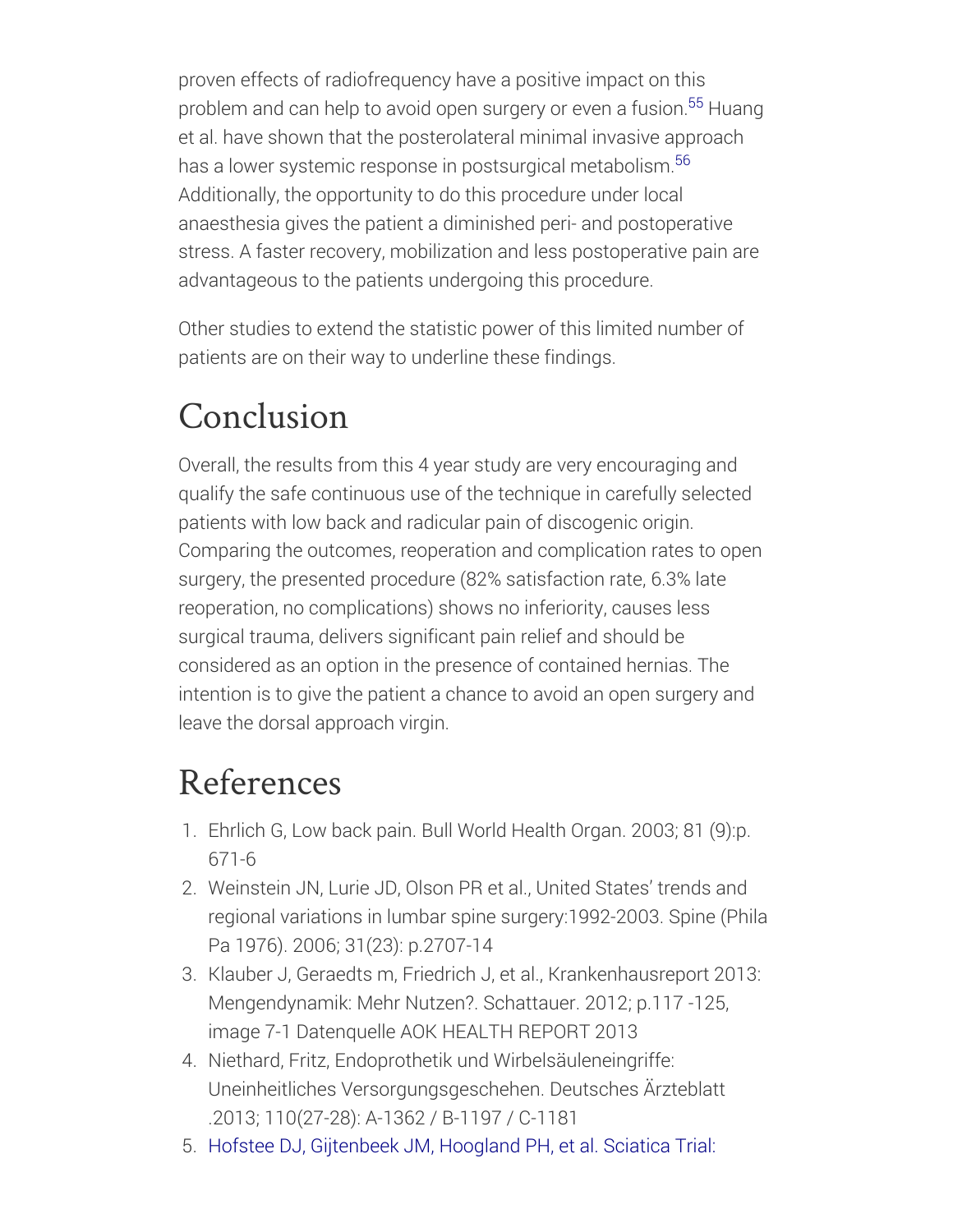randomized controlled study of bed rest and physiotherapy for acute sciatica. J [Neurosurgery.](http://dx.doi.org/10.3171/spi.2002.96.1.0045) 2002; 96: p.45–49.

- 6. Vroomen PC, Krom MC, Slofstra PD, et al., [Conservative](http://dx.doi.org/10.1097/00002517-200012000-00001) treatment of sciatica: a systematic review. J Spinal Disord. 2000;13: p.463– 469.
- 7. Gracey JH, McDonough SM, Baxter SD, Physiotherapy management of low back pain: a survey of current practise in Northern Ireland. Spine (Phila PA 1976). 2002; Feb [15;27\(4\):406-11](http://dx.doi.org/10.1097/00007632-200202150-00017)
- 8. Harte AA., Gracey JH, Baxter GD, Current use of lumbar traction in the management of low back pain: results of a survey of [physiotherapists](http://dx.doi.org/10.1016/j.apmr.2004.11.040) in the United Kingdom. Arch Phys Med Rehabil. 2005; 86(6): p.1164-9
- 9. Armstrong MP, Mc Donough SM, Baxter SD, Clinical guidelines versus clinical practise in the management of low back pain. Int. Journal of Clinical Practise. 2003; 57(1): p.9-13
- 10. Yeung AT, Gore S. In-vivo Endoscopic Visualization of Pathoanatomy in Symptomatic Degenerative Conditions of the Lumbar Spine II: Intradiscal, Foraminal, and Central Canal Decompression. Surg. Technol .International. 2011; Dec 1;XXI:299-319.
- 11. Postacchini F, [Management](http://dx.doi.org/10.1302/0301-620x.81b4.10213) of herniation oft he lumbar disc. J Bone and Joint Surgery Br. 1999; 81(4), p.567-76
- 12. Macnab I, Negative disc Exploration. An analysis of the causes of nerve root involvement in sixty eight patients. J. of Bone Joint Surg. Am.. 1971; 54 (5): p. 891-903
- 13. Olmarker K, Rydevik B, Nordborg C, Autologous nucleus pulposus induces [neurophysiologic](http://dx.doi.org/10.1097/00007632-199309010-00005) and histologic changes in porcine cauda equina nerve roots. Spine (Phila Pa 1976). 1993; 18(11):p. 1425-32
- 14. Hall LT:, Esses SI, Noble PC et al, [Morphology](http://dx.doi.org/10.1097/00007632-199807150-00002) of the lumbar vertebral endplates. Spine (Phila Pa1976). 1998; 23 (14): p. 1517-22
- 15. Fagan AB, Sarvestani G, Moore RJ, et al, Innvervation of annular tears: an experimental animal study. Spine (Phila Pa 1976). 2010; 35(12):p .1200-5
- 16. Atlas SJ, Deyo RA, Keller RB, et al, Long term outcomes of surgical and nonsurgical [management](http://dx.doi.org/10.1097/01.brs.0000158954.68522.2a) of sciatica secondary to a lumbar disc herniation: 10 years results from the maine lumbar spine study. Spine Journal. 2005; Apr; 5;30 (8):p.927-35
- 17. Jannsson KA, Nemeth G, Granath F, et al., Surgery for herniation of a lumbar disc in Sweden between 1987 and 1999 an analysis of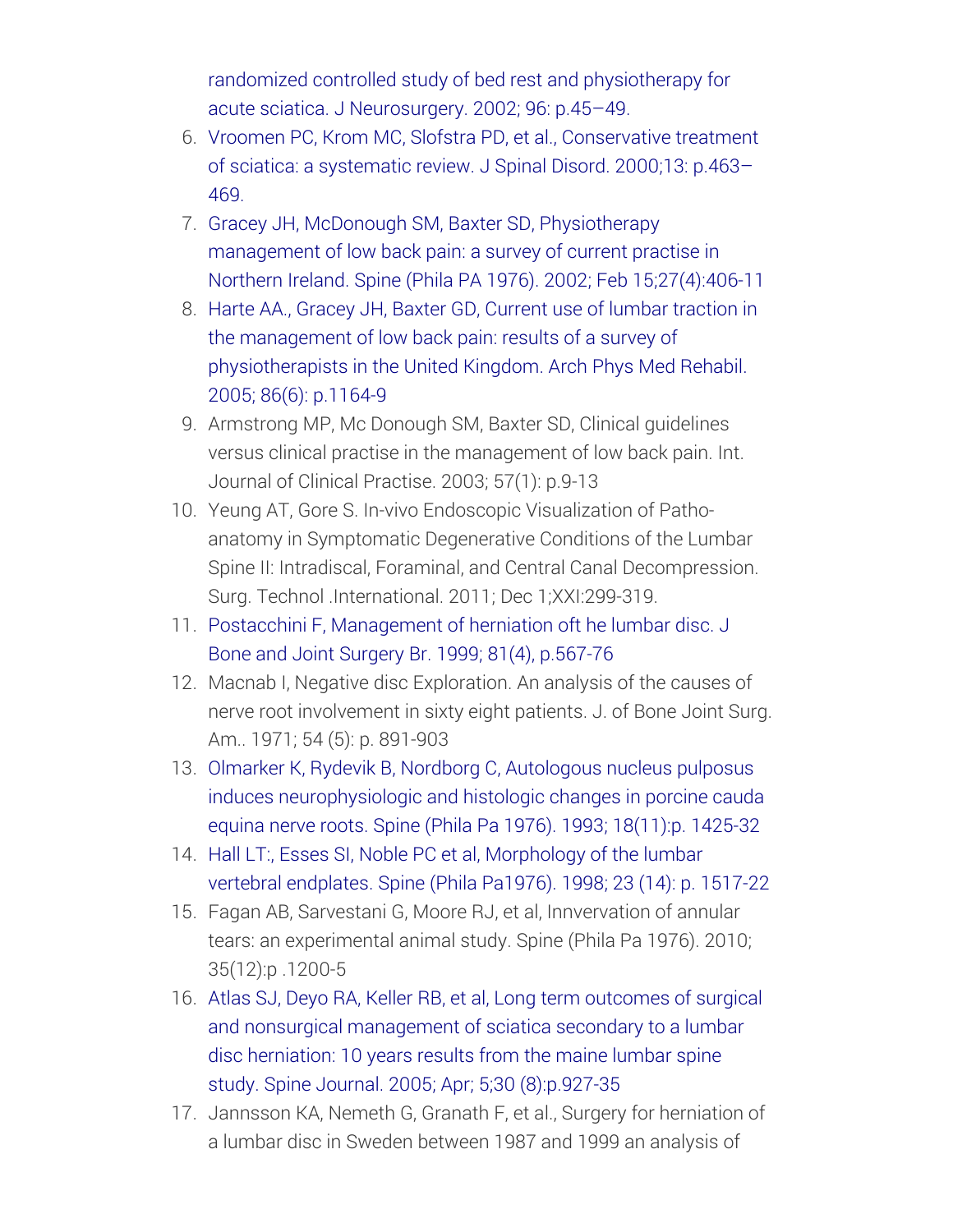27576 operations. JBJS. 2004; Vol86-B, 6, p.841-7

- 18. Ruetten S., Komp M., Merk, H., et al., [Full-endoscopic](http://dx.doi.org/10.1097/brs.0b013e31816c8af7) interlaminar and transforaminal lumbar discectomy versus conventional microsurgical technique: a prospective, randomized, controlled study. Spine Journal. 2008; Apr 20,33(9); p. 931-9.
- 19. Maroon JC, Current concepts in minimally invasive discectomy. Neurosurgery. 2002; Nov; [51\(5\):p.137-45](http://dx.doi.org/10.1097/00006123-200211002-00019)
- 20. Yeung AT, Tsou PM, Posterolateral Endoscopic Exicions for Lumbar Disc Herniation: Surgical Technique, Outcome and [Complications](http://dx.doi.org/10.1097/00007632-200204010-00009) in 307 Consecutive Cases. Spine Journal (Phila Pa 1976). 2002; April 27; 7: p. 722-731
- 21. Yeung AT, Endoscopic spinal surgery: What future role?. The Journal of Musculoskeletal Medicine. 2001; Nov; Vol 18 (11): p. 518-28
- 22. Ruetten S, Komp M, Hahn P, et al., Decompression of lumbar lateral spinal stenosis: full endoscopic, interlaminar technique. Operating Orthopaedic Traumatology. 2013; Feb 25(1): p. 31-46
- 23. Ruetten S, Full endoscopic operations of the spine in disk herniations and spinal stenosis. Surg. Technol. Int.. 2011; Dec; XXI: p. 284-298
- 24. Hoogland T, Schubert M, Miklitz B, et al. Endoscopic [transforaminal](http://dx.doi.org/10.1097/brs.0b013e31816c8ade) discectomy for recurrent lumbar disc herniation: a prospective, cohort evaluation of 262 consecutive cases. Spine (Phila PA). 2008; Apr 20; 33(9); p. 973-8
- 25. Hoogland T, Schubert M, Miklitz B, et al., [Transforaminal](http://dx.doi.org/10.1097/01.brs.0000245955.22358.3a) posterolateral endoscopic discectomy with or without the combination of a low dose chymopapain: a prospective randomized study in 280 consecutive cases. Spine (Phila Pa). 2006 Nov 15; 31(24):p. 890-7
- 26. PC Gerszten, Smuck M, Rathmell JP, et al., Plasma disc [decompression](http://dx.doi.org/10.1016/j.spinee.2011.01.006) compared with fluoroscopic guided transforaminal epidural steroid injections for symptomatic contained lumbar disc herniation: a prospective, randomized, controlled trial. J. Neurosurg Spine. 2010;12; 357-71
- 27. Assietti R, Morosi M, Migliaccio G, et al., Treatment of discogenic low back pain with Intradiscal Electrothermal Therapy (IDET): 24 months follow-up in 50 consecutive patients. Acta Neurochir Suppl. [2011;108:103-5.](http://dx.doi.org/10.1007/978-3-211-99370-5_15) doi: 10.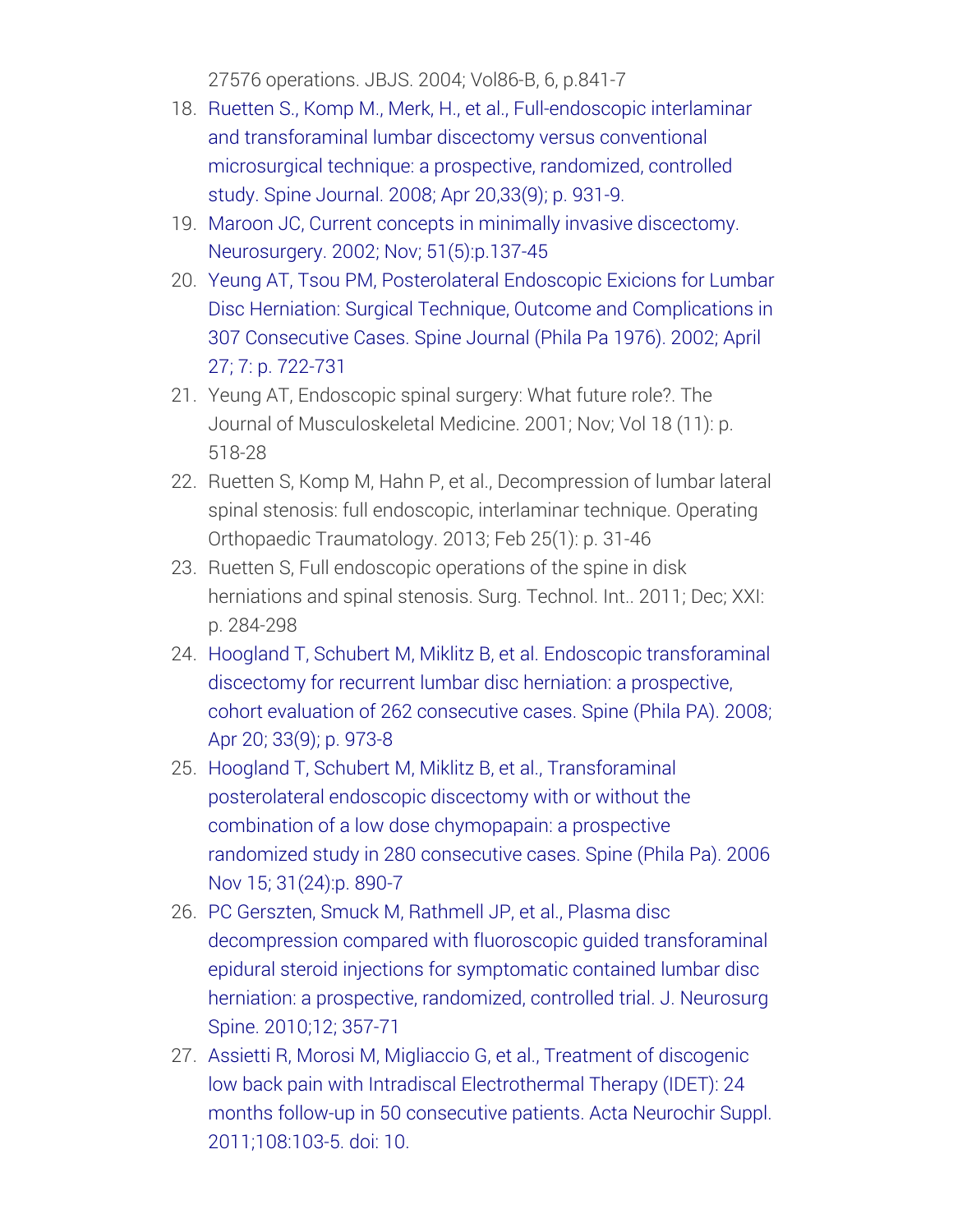- 28. Barende GA, van den Berg SG, Kessel AH, et al., Randomized controlled trial of percutaneous intradiscal radiofrequency [thermocoagulation](http://dx.doi.org/10.1097/00007632-200102010-00014) for chronic discogenic pain. Lack of effect from a 90 second 70C lesion. Spine (Phila Pa 1976). 2001; 26(3):p. 287- 92
- 29. Houpt JC, Conner ES, MacFarland EW, Experimental study of temperature distribution and thermal transport during radiofrequency current therapy of the intervertebral disc. Spine (Phila PA). 1996; [21\(15\):p.1808-13](http://dx.doi.org/10.1097/00007632-199608010-00018)
- 30. Hall LT, Essel SI, Noble PC, et al., [Morphology](http://dx.doi.org/10.1097/00007632-199807150-00002) of the lumbar vertebral endplates. Spine (Phila PA 1076). 1998; 23(14):p. 1517-23
- 31. Weinstein JN, Lurie JD, Tosteson TD, et al., Surgical vs nonoperative treatment for lumbar disk herniation: the Spine Patient Outcomes Research Trial (SPORT) [observational](http://dx.doi.org/10.1001/jama.296.20.2451) cohort. JAMA. 2006; 296: p. 2451–9
- 32. Carragee EJ, Han MY, Suen PW, et al., Clinical outcomes after lumbar discectomy for sciatica: the effect of fragment type and annular competence. J Bone Joint Surg Am. 2003; Jan; 85-A(1): p.102-8
- 33. Hellinger S, Liao X, Mermelstein L, et al., Radiofrequency assisted lumbar semi endoscopic manual discectomy using Disc-FX System- Preliminary results of various ongoing clinical outcome studies worldwide. Europ. Musculoskeletal Review. 2011; Winter Vol 6(4), p.265-71
- 34. Hellinger S, Disc-FX A treatment for discal pain syndromes combining a manual and radiofrequency assisted posterolateral decompressive nucleotomy. Europ. Musculoskeletal Review. 2011; Summer Vol 6(2), p.100-04
- 35. Feldman A, Hellinger S, DISC FX- A new combination procedure for disc surgery-radiowave ablation, annulus decompression and mechanic nucleotomy in one- basics and a prospective study. IJMIST. 2008; Suppl.1(1)[2
- 36. Hout WB, Peul WC, Koes BW, et al., Prolonged [conservative](http://dx.doi.org/10.1136/bmj.39583.709074.be) care versus early surgery in patients with sciatica from lumbar disc herniation: cost-utility analysis alongside a randomised controlled trial. BMJ. 2008; 336:p. 1351–1354
- 37. Li SW, Yin HP, Wu YM,et al., Analysis of intraoperative complications of microendoscopic discectomy and corresponding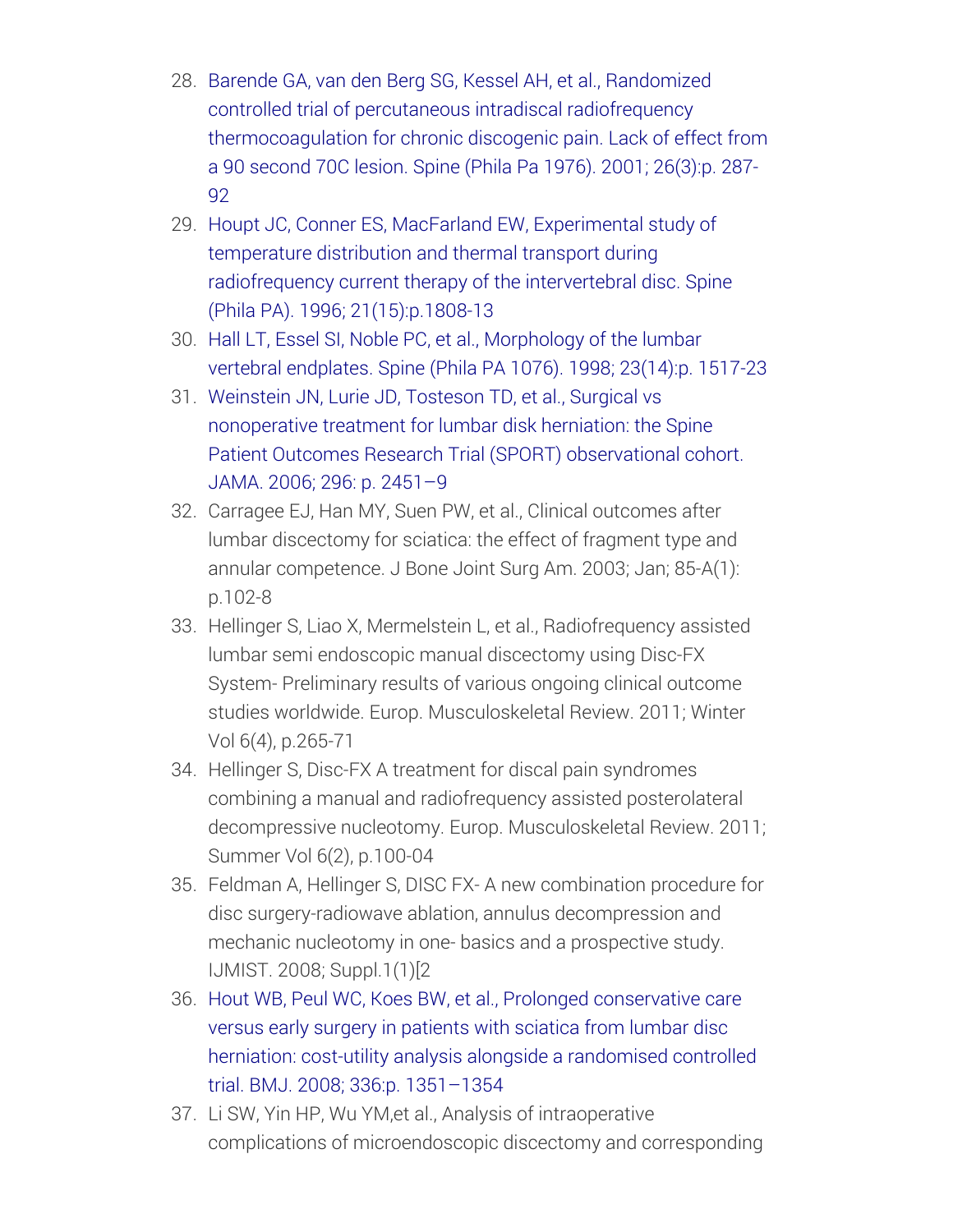preventive measures. Zhongou Gu Shang. 2013; March 26(3):218- 21

- 38. Singh V, Priyano C, Liao K, et al., Percutaneous disc decompression using coblation (nucleoplasty) in the treatment of chronic discogenic pain. Pain Physician. 2002; July 5(3):p.250-9
- 39. Manchikanti L, Falco FJ, Benyamin RM, et al., An update of the systematic assessment of mechanical lumbar disc decompression with nucleoplasty. Pain Physician. 2013; Apr. 16(2Suppl): p. 25-54
- 40. Saal JA, Saal JS, Intradiscal [electrothermal](http://dx.doi.org/10.1097/00007632-200205010-00017) treatment for chronic discogenic low back pain: prospective outcome study with a minimum 2 years follow up. Spine (Phila Pa1976). 2002; May1 27(9):p. 966-974
- 41. Tsou PM, Yeung CA, Yeung AT, Posterolateral [transforaminal](http://dx.doi.org/10.1016/j.spinee.2004.01.014) selective endoscopic discectomy and thermal annuloplasty for chronic lumbar discogenic pain: a minimal access visualized intradiscal surgical procedure. Spine Journal, 2004; 4(5); p.564-73
- 42. Ruano A, Rodrigues B. Nucleoplasty treatment of symptomatic disc herniation [ABSTRACT]. EFORT 2003 6th Congress of the European Federation of Orthopaedics and Traumatology Helsinki, Finland. P5040
- 43. Kyeong HS, Sang-Hoo L, et al., [Percutaneous](http://dx.doi.org/10.1109/cleopr.1999.814718) endoscopic manual and laser discectomy for herniated lumbar discs. Lasers and Electro Optics. 1999; CLEO / The Pacific Rim Conference APOS Vol 4;p. 1169-1170
- 44. Yeung AT, The evolution and [advancement](http://dx.doi.org/10.1016/s1935-9810(07)70055-5) of endoscopic foraminal surgery: one surgeons's experience incorporating adjunctive technologies. Spine Arthroplasty Journal. 2007; 1(3);p.1- 10
- 45. Chiu JC, Evolving transforaminal endoscopic microdecompression for herniated lumbar discs and spnal stenosis. Surg Technol Int. 2004; 13: p. 276-86
- 46. Lew SM, Mehalic TF, Fagone KL, [Transforaminal](http://dx.doi.org/10.3171/spi.2001.94.2.0216) percutneous endoscopic discectomy in the treatment of far lateral and foraminal lumbar disc herniations. J. Neuosurg.. 2001; 94(supl.2):p 216-20
- 47. Mayer HM, Brock M, [Percutaneous](http://dx.doi.org/10.3171/jns.1993.78.2.0216) endoscopic discectom: Surgical technique and preliminary results compared to microsurgical discectomy. J.Neurosur.. 1993; Feb; 78(2): p. 216-25
- 48. Lee SH, Lee SJ, Park KH, et al., Vergleich einer Kombination von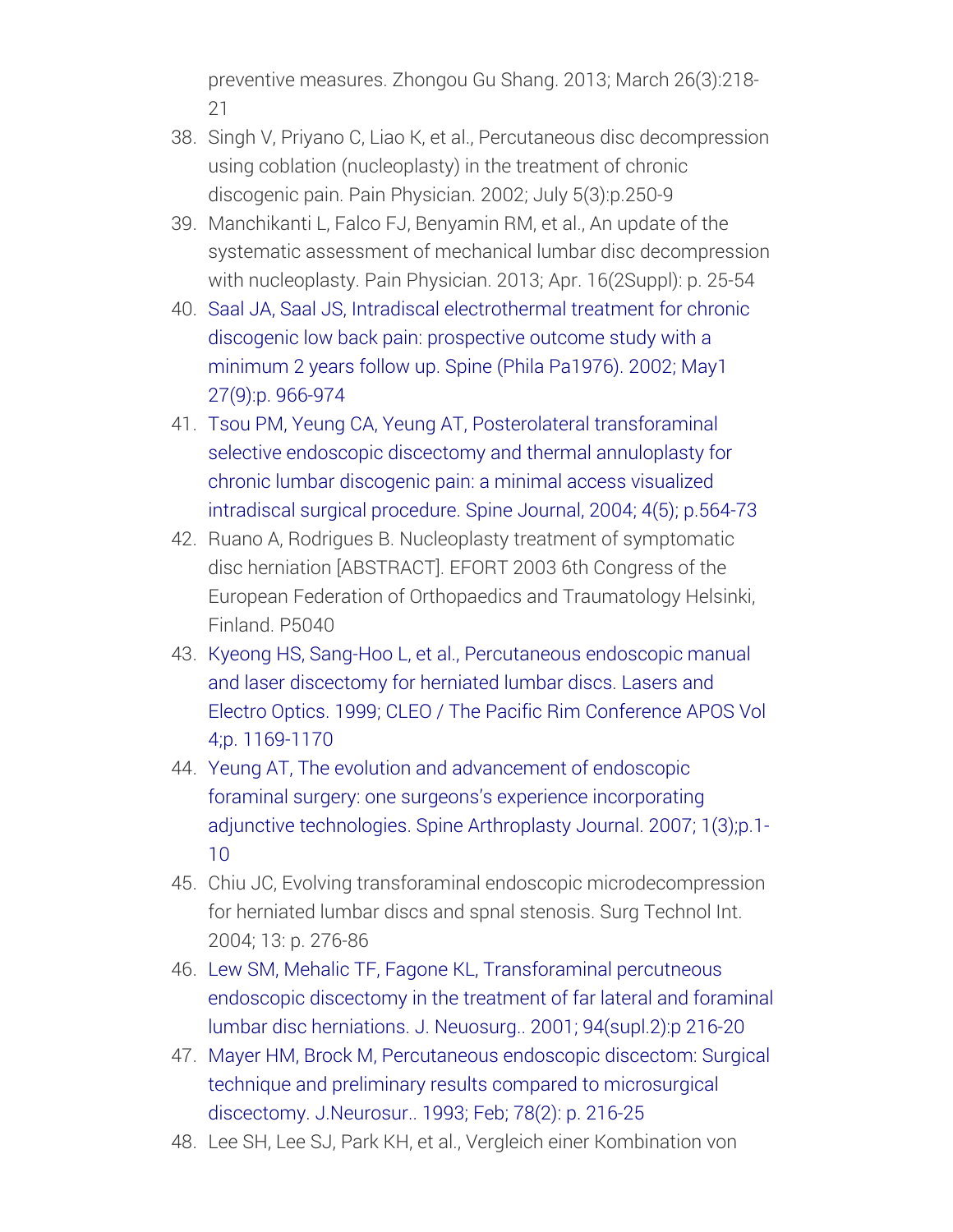perkutaner manueller und endosckopischer Laserdiskektomie mit Chemonukleolyse und automatisierter Nukleotomie. Orthopädie. 1996; 25: p. 49-55

- 49. Häkkinen A, Kiviranta I, Neva MH, et al., Reoperations after first lumbar disc herniation surgery; a special interest on residives during a 5-year follow-up. BMC Musculoskelet Disord. 2007; Jan 9;8:2.
- 50. Osterman H, Sund R, Seitsalo , et al., Risk of multiple [reoperations](http://dx.doi.org/10.1097/01.brs.0000049908.15854.ed) after lumbar discectomy: a population based study. Finland Spine. 2003; 28(6):p. 621-7
- 51. Liao X, Jiang J, Xiong DL, et al., The comparison of clinical outcomes of percutaneous lumbar discectomy with DiscFX System with fenestration and decompression for contained lumbar disc herniation (LDH) with radicular pain. Chinese journal of pain medicine. 2011; (17,1).
- 52. Choy DS, Hellinger J, Hellinger S, Tassi GP et al., 23rd Anniversary of Percutaneous Laser Disc Decompression (PLDD). Photomed Laser Surg. 2009; [Aug;27\(4\):535-8.](http://dx.doi.org/10.1089/pho.2009.2512)
- 53. Manchikanti L, Derby R, Helm S, et al., A systematic review of mechanical lumbar disc decompression with nucleoplasty. Pain Physician That. 2009; 12:561-572.
- 54. Wardlaw D, Rithchie IK, Sabboubeh AF, et al., Prospective randomized trial of [chemonucleolysis](http://dx.doi.org/10.1097/brs.0b013e31829729b3) compared with surgery for soft disc herniation with 1 year, intermediate, and long-term outcome:part !: the clinical outcome . Spine (Phila Pa 1976). 2013; Aug 1;38(17):E1051-7
- 55. O'Neil, Liu J, Leibenber S, et al. , Percutaneous Plasma [Decompression](http://dx.doi.org/10.1016/s1529-9430(03)00423-6) Alters Cytokine Expression In Injured Porcine Intervertebral Discs. The Spine Journal. 2004; (4): p. 115-8
- 56. Huang TJ, Hsu RW, Li YY, et al., Less systemic cytokine response in patients following microendoscopic versus open lumbar [discectomy.Journ.](http://dx.doi.org/10.1016/j.orthres.2004.08.010) Orhtop. Res.. 2005; March 23(2):p. 406-11

### Corresponding Author

Stefan Hellinger MD, ISAR Clinic Munich, Sonnenstr.24, 80331 München, Germany. [hellinger@gmx.de](mailto:hellinger%40gmx.de)